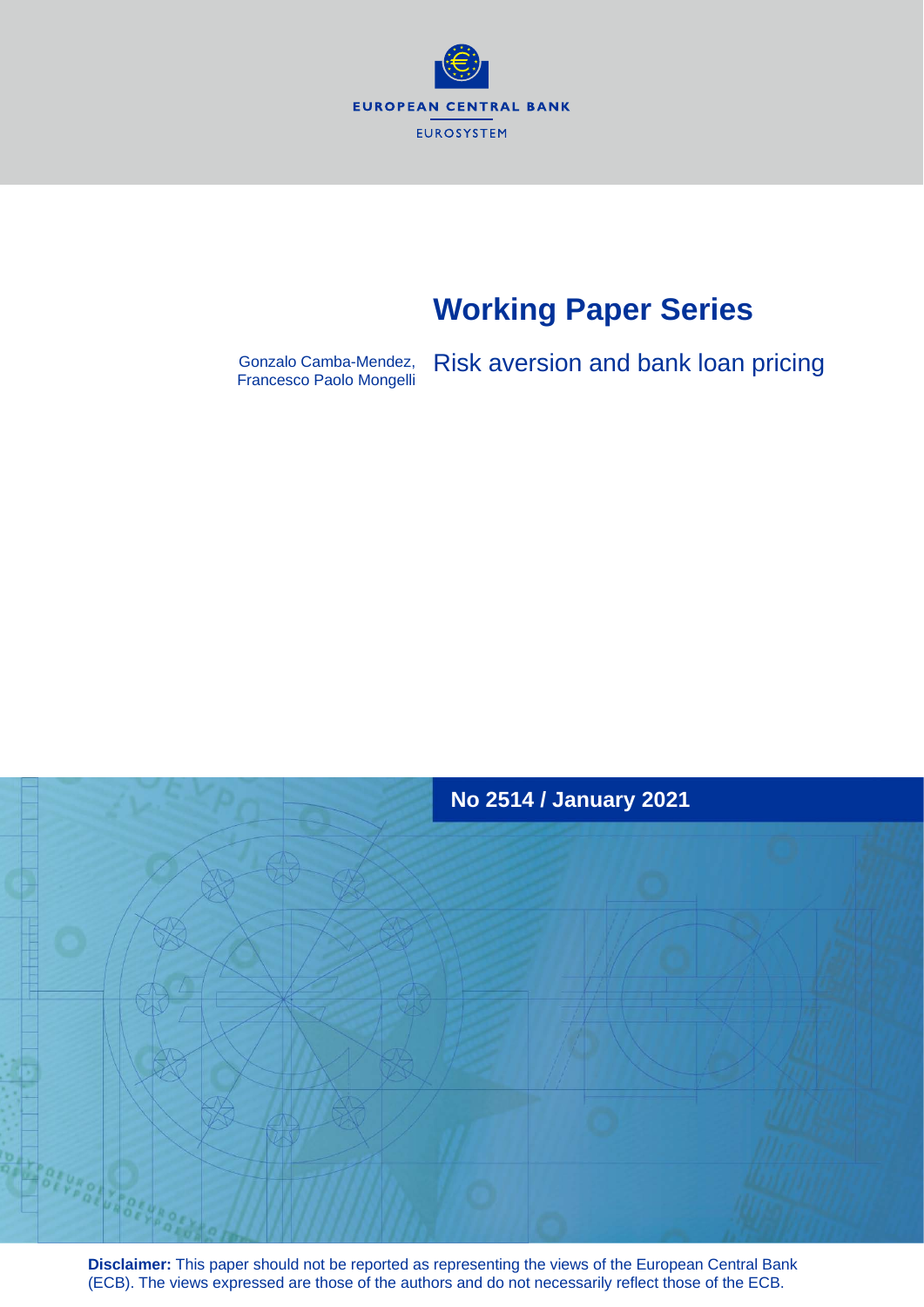#### Abstract

How much of the heterogeneity in bank loan pricing is explained by disparities in banks' attitude towards risk? The answer to this question is not simple because there are only very weak proxies for gauging the degree of a bank's risk aversion. We handle this constraint by means of a novel econometric approach that allows us to disentangle the amount of risk faced by banks and the price they charge for holding that risk. Some of our results are aligned with previous studies and confirm that disparities in market power, banks' funding costs, and banks' funding risks are reflected in bank lending rates. However, our new modelling framework reveals that the heterogeneity in bank lending rates is also a reflection of the non-negligible disparities in banks' risk aversion.

JEL classification: C23, E58, G21

Keywords: Bank loan pricing, risk aversion.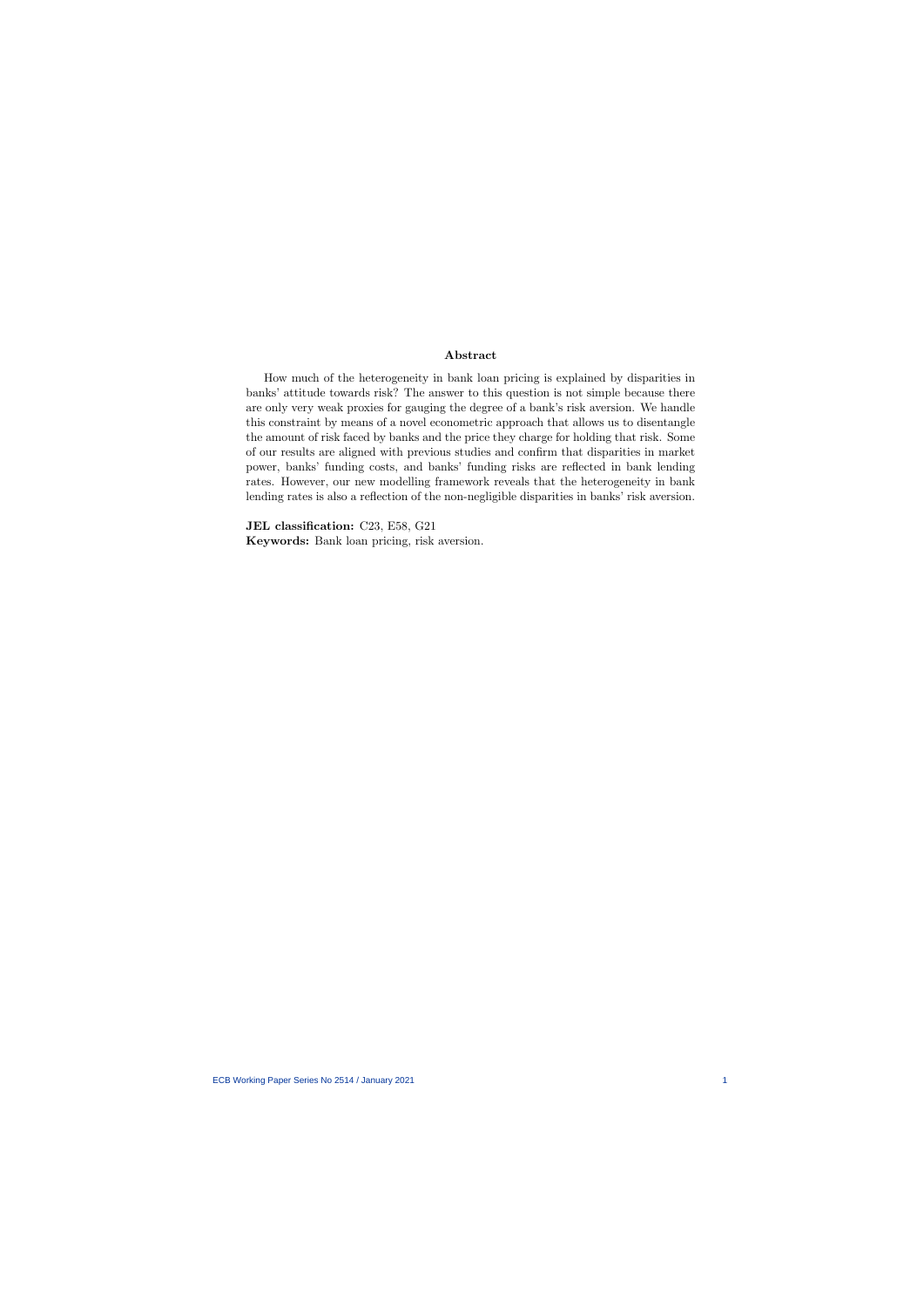# EXECUTIVE SUMMARY

Risk aversion should play a critical role in loan pricing. However, to our knowledge, little empirical analysis of this issue has been conducted. This is most likely a reflection of the fact that bringing risk aversion into empirical analyses is challenging because there are only very weak proxies to account for it. In this paper, we handle this challenge by treating bank risk aversion as an unobservable random effect. This econometric modelling strategy enables us to disentangle the amount of risk faced by banks from the price which banks charge for holding that risk. This is a convenient modelling assumption which resembles the hierarchical models, also sometimes referred to as multilevel models, commonly employed in empirical research. We illustrate this approach with a study on bank loan pricing in the euro area between October 2008 and October 2013, the height of the recent Global Financial Crisis.

Our results show that a large degree of heterogeneity across bank lending rates is not exclusively justified by simple disparities in heterogeneity in risk exposures to both credit and financing risks. The heterogeneity in bank lending rates is also a reflection of the nonnegligible disparities in banks' risk aversion.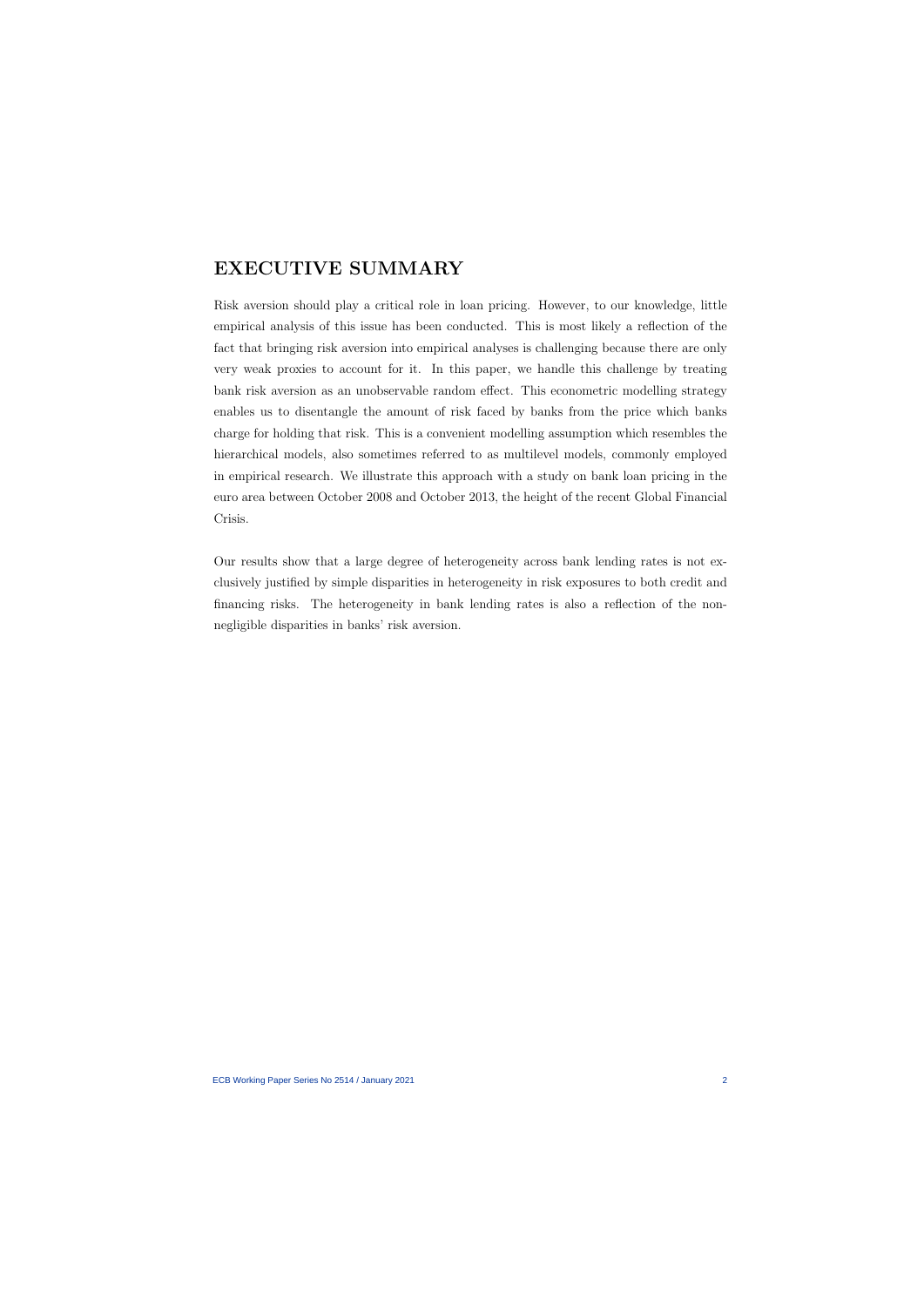## 1 Introduction

Some recent studies have concluded that in view of the large dispersion of banks' stock market returns, it is likely there is a large degree of heterogeneity in risk aversion across euro area banks, see Altunbas et al. (2017). This view is aligned with the usual treatment of banks in the economics literature as risk averse agents operating in an uncertain environment, see e.g. (Sealey, 1980; Ratti, 1980; Ho and Saunders, 1981; Koppenhaver, 1985; Angbazo, 1997). Risk aversion should thus play a critical role in loan pricing. However, to our knowledge, little empirical analysis of this issue has been conducted. This is most likely a reflection of the fact that bringing risk aversion into empirical analyses is challenging because there are only very weak proxies to account for it. In this paper, we handle this challenge by treating bank risk aversion as an unobservable random effect. This econometric modelling strategy enables us to disentangle the amount of risk faced by banks from the price which banks charge for holding that risk. This is a convenient modelling assumption which resembles the hierarchical models, also sometimes referred to as multilevel models, commonly employed in empirical research. We illustrate this approach with a study on bank loan pricing in the euro area between October 2008 and October 2013, the height of the recent Global Financial Crisis.

The paper is organised as follows. Section 2 presents our econometric strategy. Section 3 provides the empirical results. Finally, section 4 provides some concluding remarks.

### 2 Risk aversion as a random coefficient

### 2.1 An econometric model for the bank lending rate

We adopt the theoretical framework employed in Camba-Mendez et al. (2016), which in effect extends the framework of Ho and Saunders (1981) and Angbazo (1997) to account for the main financing challenges faced by euro area banks during the Global Financial Crisis. Under this extended setting, banks finance themselves via: deposits, the interbank market, the central bank, and debt issuance. Banks' access to interbank market financing is subject to uncertainty, i.e. there is a probability that they will not be able to draw liquidity from it. However, banks have unlimited access to central bank financing.<sup>1</sup> The bank sets the lending rate,  $r<sub>L</sub>$ , with a view to maximize the expected value of its wealth. It follows from

<sup>&</sup>lt;sup>1</sup>The policies introduced by the ECB during the Global Financial Crisis allowed banks to build up precautionary liquidity reserves. This resulted in an environment of protracted excess liquidity in interbank markets which exerted downward pressure on the overnight interbank market rates. This meant that the cost of financing via the interbank market was at a discount with respect to the financing via the ECB.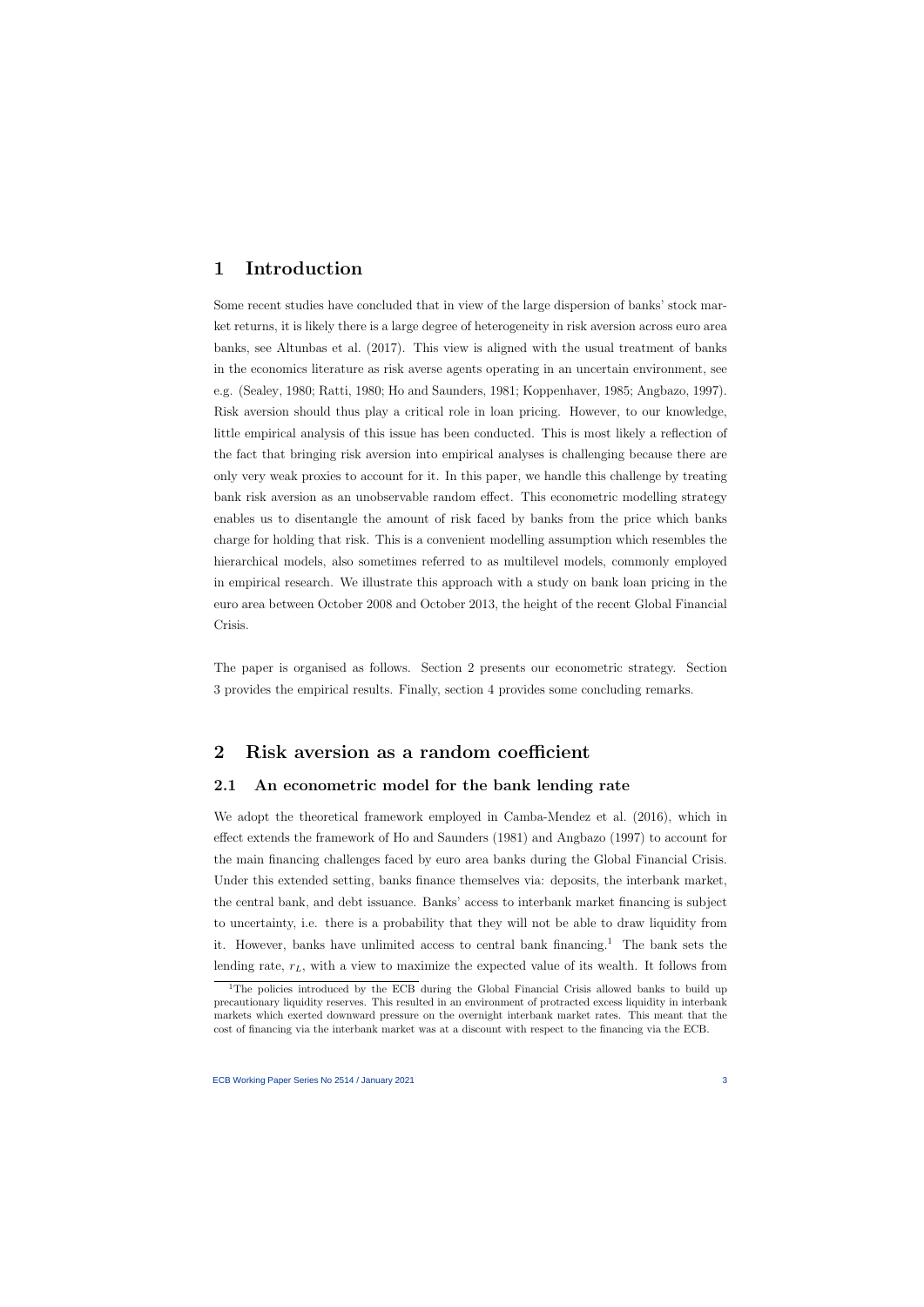Camba-Mendez et al. (2016) that this should be set according to:<sup>2</sup>

$$
r_L = r + \delta\lambda_{\delta} + \frac{1}{2}\frac{\alpha}{\beta} + \frac{1}{4}\tilde{\rho}(1 - 2\alpha)\sigma_r^2 + \frac{1}{4}\tilde{\rho}\sigma_L^2 + \frac{1}{1 - \beta\tilde{\rho}\sigma_r^2} \left[\frac{s}{2} + \frac{1}{8}\beta\tilde{\rho}^2\sigma_L^2\sigma_r^2\right] \tag{1}
$$

where r is the reference short-term rate set by the central bank;  $\delta$  is the discount (a negative value) at which the interbank market rate trades with respect to the central bank shortterm rate;  $\lambda_{\delta}$  is the probability that the bank has access to interbank market financing;  $\rho$  is the coefficient of relative risk aversion;  $\frac{\alpha}{\beta}$  reflects the bank's market power for setting rates;  $s = (r_B - r - \delta)$  is the bank's bond yield financing spread; and finally  $\sigma_r^2$  and  $\sigma_L^2$  are respectively the volatility of interbank market shocks and the volatility associated with the return from the loan and thus relate respectively to the refinancing risks and the default risks encountered by the bank. The bank lending rate therefore reflects the expected rate of short-term financing (dependent on access to the interbank market), market power, compensation for interbank market risk, credit risk, and debt market financing costs. The later compensation is dependent on the degree of risk aversion of the bank.

We choose to handle the nonlinearities of the model by means of interaction terms. We thus adopt the following econometric specification for our regression analysis:

$$
r_{L,it} - r_t = \gamma_0 + \gamma_1 \overline{\delta}_{it} + \gamma_2 C_{it} + \gamma_3 H F I_{ct} + \rho_i \sigma_{r,t}^2 +
$$
  

$$
\beta_1 \rho_i \sigma_{L,ct}^2 + \beta_2 \rho_i s_{it} + \beta_3 \rho_i \sigma_{r,t}^2 \sigma_{L,ct}^2 + \beta_4 \rho_i \sigma_{r,t}^2 s_{it} + \mu_i + \varepsilon_{it}
$$
 (2)

where we define  $\bar{\delta}_{it} = \delta_t \lambda_{\delta it}$ ; where  $C_{it}$  is the ratio of operational costs to total assets, to account for the fact, as in Maudos and Fernandez de Guevara (2004), that loans are processed at a cost; and *HFI* relate to the Herfindahl indexes to measure market power. Finally, the bank-specific random effect,  $\mu_i$ , accounts for other bank specific features potentially left out from our formulation. We now turn to our approach for dealing with risk aversion,  $\rho_i$ .

### 2.2 Estimation

An alternative formulation for equation (2), and where we use the standard notation  $y_{it}$  to refer to the dependent variable, is as follows:

$$
y_{it} = \gamma' \mathbf{p}_{it} + \rho_i x_{it} + \rho_i \beta' \mathbf{z}_{it} + \mu_i + \varepsilon_{it}
$$
\n(3)

where  $\gamma$ ;  $\beta$  are parameters to be estimated; and where  $p_{it}$ ,  $x_{it}$  and  $z_{it}$  are respectively a  $p \times 1$  vector, a scalar and a  $k \times 1$  vector of regressors.<sup>3</sup> We then choose to treat risk aversion,

<sup>&</sup>lt;sup>2</sup>The appendix provides precise details on the derivation of this equation.

 ${}^{3}$ For our empirical model in equation (2) the parameter vectors and regressors are defined as follows:  $\boldsymbol{\gamma}=(\gamma_0,\ldots,\gamma_3);\ \boldsymbol{\beta}=(\beta_1,\ldots,\beta_4);\ \boldsymbol{p}_{it}=\big(1,\vec{\delta}_{it},C_{it},HFI_{ct}\big),\ x_{it}=\sigma_{r,t}^2\ \text{and}\ \boldsymbol{z}_{it}=\big(\sigma_{L,ct}^2,s_{it},\sigma_{r,t}^2\sigma_{L,ct}^2,\sigma_{r,t}^2s_{it}\big).$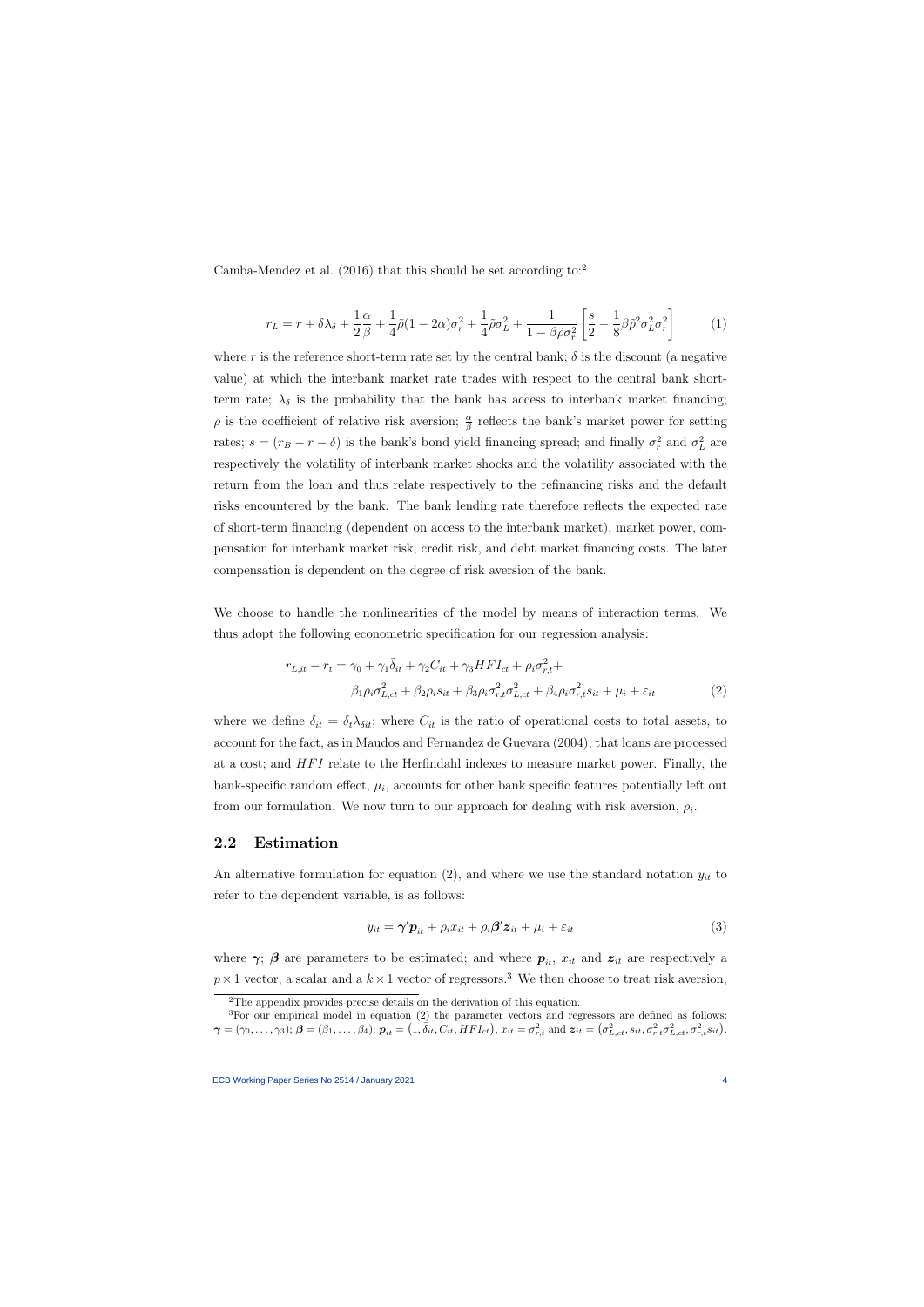$\rho_i$  as a random parameter, which we model as:

$$
\rho_i = \rho + \nu_i
$$

with  $\nu_i$  a bank specific random effect, and  $\rho$  a constant parameter.<sup>4</sup> For simplicity, we define the vector of random effects  $\mathbf{b}_i = (\mu_i, \nu_i)'$ . The statistical model is completed by adopting multivariate normal distributional assumptions for the random terms, namely  $\varepsilon_{it} \sim N(0, \sigma^2)$ and  $\mathbf{b}_i \sim N_2(0, \mathbf{D})$ , and further assuming that  $E\{\mathbf{b}_i \varepsilon_{it}\} = \mathbf{0}$  for all t.

The model is non-linear on the fixed parameters to be estimated,  $\gamma$ ,  $\rho$ ,  $\beta$ ,  $\bm{D}$  and  $\sigma^2$ . We then proceed to derive the *i*-th likelihood for the  $n_i$  observations across each bank for the estimation of the vector of fixed effect parameters  $\boldsymbol{\theta} = (\boldsymbol{\gamma}', \rho, \boldsymbol{\beta}')'$ . Prior to that we adopt the following definitions,  $\boldsymbol{y}_i = (y_{i1}, \dots, y_{in_i})'$ , and  $\boldsymbol{x}_i = (x_{i1}, \dots, x_{in_i})'$  are both  $n_i \times 1$  vectors defined for each bank *i*;  $\mathbf{Z}_i$  is a  $n_i \times k$  matrix where each row contains the elements of  $\mathbf{z}_{it}$ ; and  $P_i$  is a  $n_i \times p$  matrix where each row contains the elements of  $p_{it}$ . It then follows that the likelihood for each  $i$  is:

$$
L_i(\boldsymbol{y}_i, \boldsymbol{b}_i | \boldsymbol{\theta}) = \phi_{n_i} (q_i - \boldsymbol{Q}_i \boldsymbol{b}_i, \sigma^2 \boldsymbol{I}_{n_i}) \phi_2 (\boldsymbol{b}_i, \boldsymbol{D})
$$
(4)

with:

$$
\begin{aligned} \boldsymbol{q}_i &= \boldsymbol{y}_i - \boldsymbol{P}_i \boldsymbol{\gamma} - \rho \boldsymbol{\varphi}_i \\ \boldsymbol{\varphi}_i &= \boldsymbol{x}_i + \boldsymbol{Z}_i \boldsymbol{\beta} \\ \boldsymbol{Q}_i &= \left[\begin{array}{cc} \boldsymbol{\imath} & \boldsymbol{\varphi}_i \end{array}\right] \end{aligned}
$$

where  $\phi_k(z, \Sigma)$  denotes the density of a k-dimensional multivariate normal distribution with zero mean and covariance matrix  $\Sigma$ , evaluated at point z; and *i* a  $n_i \times 1$  vector of ones. It follows that:

$$
L_{i}(\boldsymbol{y}_{i},\boldsymbol{b}_{i}|\boldsymbol{\theta}) = \left[\frac{1}{\sigma\sqrt{2\pi}}\right]^{n_{i}} \exp\left\{-\frac{1}{2}\left[\tilde{q}_{i}^{2} - 2\tilde{n}_{i}'\boldsymbol{b}_{i} + \boldsymbol{b}_{i}'\tilde{\boldsymbol{Q}}_{i}\boldsymbol{b}_{i}\right]\right\}\phi_{2}(\boldsymbol{b}_{i},\boldsymbol{D})
$$
  
\n
$$
= \left[\frac{1}{\sigma\sqrt{2\pi}}\right]^{n_{i}} \frac{1}{|\boldsymbol{D}|^{\frac{1}{2}} 2\pi} \exp\left\{-\frac{1}{2}\left[\tilde{q}_{i}^{2} - 2\tilde{\boldsymbol{n}}_{i}'\boldsymbol{b}_{i} + \boldsymbol{b}_{i}'\boldsymbol{S}_{i}\boldsymbol{b}_{i}\right]\right\}
$$
  
\n
$$
= \left[\frac{1}{\sigma\sqrt{2\pi}}\right]^{n_{i}} \frac{1}{|\boldsymbol{D}|^{\frac{1}{2}} 2\pi} \exp\left\{-\frac{1}{2}\left[(\boldsymbol{b}_{i} - \boldsymbol{b}_{0i})'\boldsymbol{S}_{i}(\boldsymbol{b}_{i} - \boldsymbol{b}_{0i}) + \tilde{q}_{i}^{2} - \tilde{\boldsymbol{n}}_{i}\boldsymbol{S}_{i}^{-1}\tilde{\boldsymbol{n}}_{i}'\right]\right\}
$$
  
\n(5)

<sup>&</sup>lt;sup>4</sup>Strictly speaking, our econometric strategy does not identify risk aversion at the bank level because  $\rho_i$ represents  $\frac{1}{4}\tilde{\rho}(1-2\alpha)$  in equation (1). That is  $\rho_i$  also contains the 'standard' compensation for bearing refinancing risks. However, the variation in  $\nu_i$  reflects the variation in risk aversion across banks.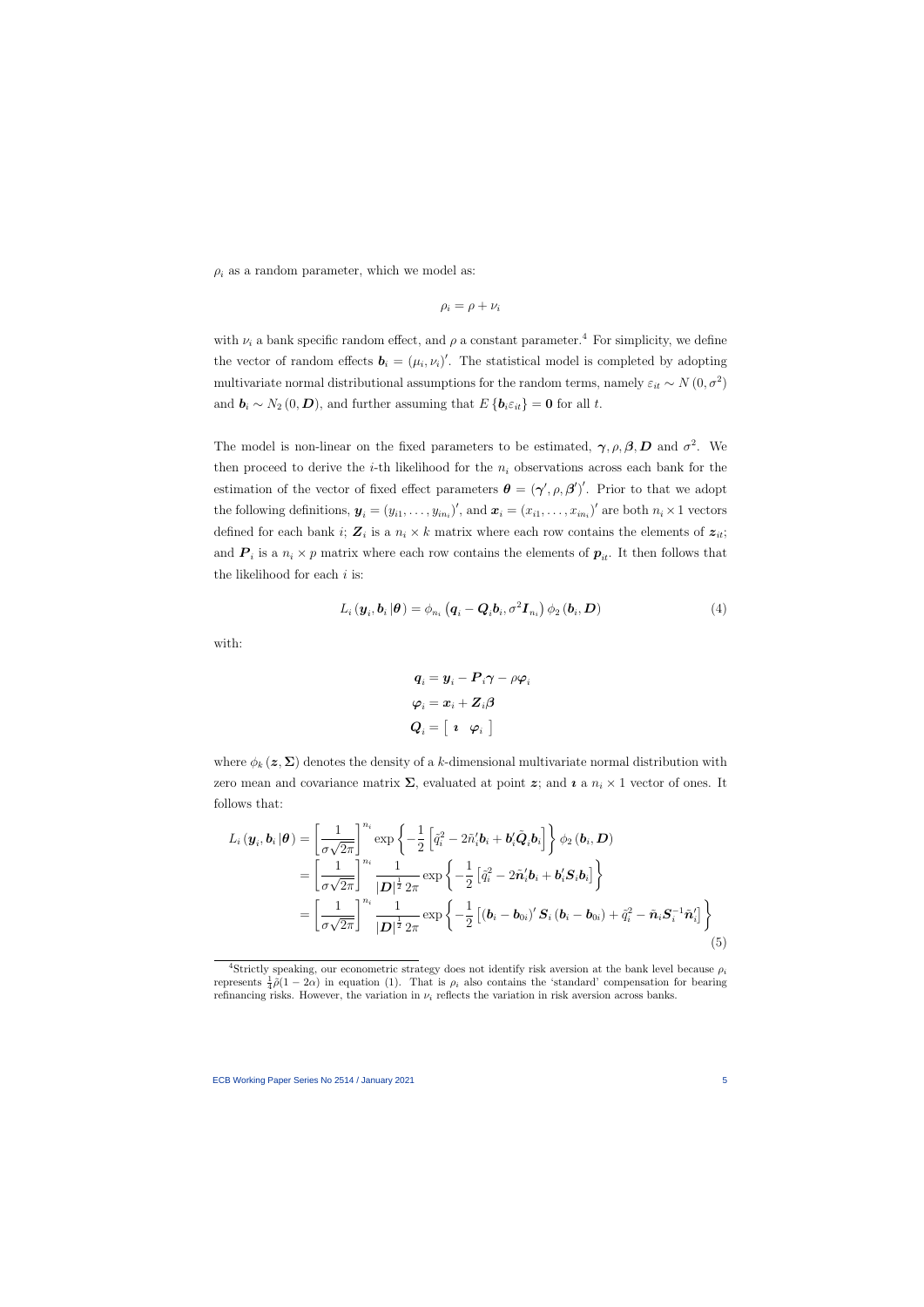where we have defined along the way:

$$
\tilde{q}_i^2 = \frac{1}{\sigma^2} \mathbf{q}_i' \mathbf{q}_i
$$
\n
$$
\tilde{n}_i = \frac{1}{\sigma^2} \mathbf{q}_i' \mathbf{Q}_i
$$
\n
$$
\tilde{\mathbf{Q}}_i = \frac{1}{\sigma^2} \mathbf{Q}_i' \mathbf{Q}_i
$$
\n
$$
\mathbf{S}_i = \tilde{\mathbf{Q}}_i + \mathbf{D}^{-1}
$$
\n
$$
\mathbf{b}_{0i} = \mathbf{S}_i^{-1} \tilde{\mathbf{n}}_i' \tag{6}
$$

From equation (5) the marginal likelihood of  $L<sub>i</sub>$  can be easily worked out as follows:

$$
L_i(\boldsymbol{y}_i|\boldsymbol{\theta}) = \int L_i(\boldsymbol{y}_i, \boldsymbol{b}_i|\boldsymbol{\theta}) d\boldsymbol{b}_i = \left[\frac{1}{\sigma\sqrt{2\pi}}\right]^{n_i} \frac{1}{|\boldsymbol{D}|^{\frac{1}{2}} |\boldsymbol{S}_i|^{\frac{1}{2}}} \exp\left\{-\frac{1}{2}\left[\tilde{q}_i^2 - \tilde{\boldsymbol{n}}_i \boldsymbol{S}_i^{-1} \tilde{\boldsymbol{n}}_i'\right]\right\}
$$

The sample likelihood is then computed as:

$$
L = \prod_{i=1,\dots,K} L_i
$$

The  $b_{0i}$  defined in equation (6) provides an estimator for the random effects. This is equivalent to the standard best linear unbiased estimator, see e.g. Robinson (1991). It should be noted that this econometric model is more restrictive than a pure 'heterogeneous' panel regression model where all elasticities are different across individual banks. In particular, in our model,  $\rho_i$  (risk aversion) has a proportional impact on the price elasticities (or prices of risk).

### 3 Empirical results

For our empirical analysis we employ the data used in Camba-Mendez et al. (2016). These data contain monthly observations for a sample of large euro area banks, covering the period from October-2008 to October 2014.<sup>5</sup> For our analysis we distinguish between bank lending rates offered to small and medium-sized enterprises (SME) and to large non-financial corporations (large NFC). The regression model does not contain explanatory variables which are liable to induce endogeneity problems, e.g. Maudos and Fernandez de Guevara (2004), and Santos (2011). A possible exception relates to operational costs, but to mitigate this shortcoming, we have included this variable with a lag.

Results shown in Table 1 suggest that several theoretical implications of the model are broadly validated. First, those banks with access to interbank markets, and thus banks that

<sup>&</sup>lt;sup>5</sup>The appendix provides more precise details on the data.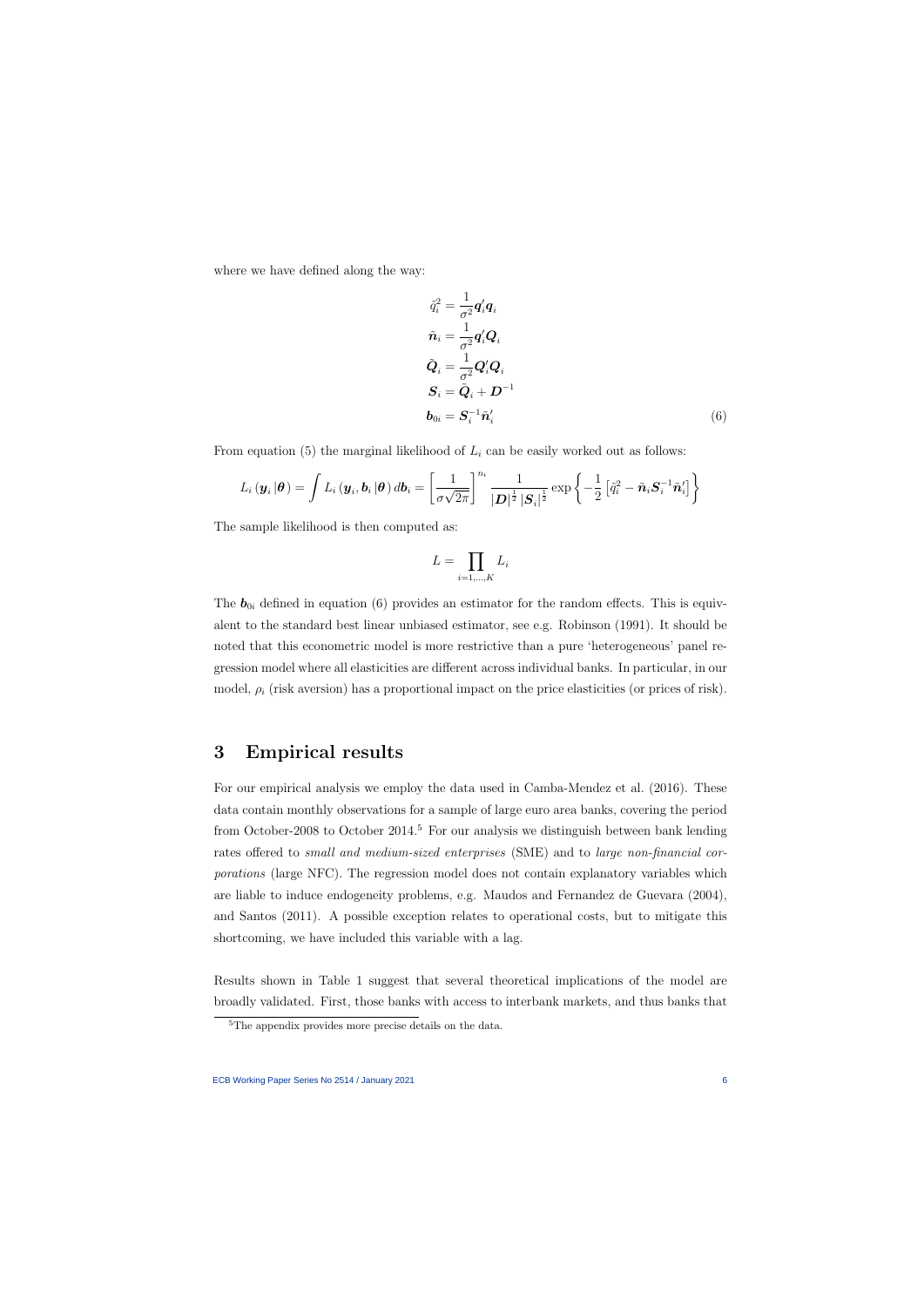relied less on ECB financing, offered lower bank lending rates to their customers. Interestingly, and as revealed by the magnitude of the coefficient  $\gamma_1$  in the table, the additional cost of financing via the ECB, for those banks with reduced access to interbank market financing, is passed almost in full to SME loans, whereas only around half of that additional cost ends up being reflected in the pricing of loans to large NFC. Second, market power,  $HFI$ , is both significant and positive, as expected, particularly for SME loans compared to other large NFC loans. This suggests indeed that large corporations, may have more negotiating power with various banks. Third, banks with access to cheaper financing via debt also offer lower lending rates, as shown by the positive sign of the average marginal effect associated with  $s_{it}$  reported in Table 2. This result is thus aligned with empirical studies documenting a positive link between bank lending rates and debt-financing costs, Gambacorta (2008) and Holton and d'Acri (2015). Finally, higher risk aversion translates into higher bank lending rates, as shown by the positive estimated average marginal effect reported in Table 2.

Other modelling results, however, are not fully aligned with theoretical expectations. For example, the coefficient associated with operational costs,  $\gamma_2$  is not significant. Furthermore, risks associated with the volatility of interbank market rate,  $\sigma_r^2$ , turned out to be negative for SME loans, as shown by the marginal effects reported in Table 2. Of course, in our model, access to interbank market is already accounting for a large part of the uncertainties associated with short-term financing. It appears that risks associated with the volatility of the Euribor are of a second order of importance for pricing loans during the period under study. In the same vein, the estimation results show that the average marginal effect associated with credit risk is not significant. Here, it cannot be excluded that our proxy for credit risk fails to fully account for the true risk in the loan portfolio of the banks. The loan portfolio of the banks was shrinking for most of our sample period, this was both a result of the strong decline in demand, but also on account of the deleveraging process which unfolded. The non-significance of the average marginal effect associated with credit risk may thus reflect that new loans were being granted to the most solvent, less highly leveraged firms which had more power to embark on expansionary investments than weaker firms.

Despite its relative parsimony, our econometric model can explain a large part of the variation in bank lending rates, as indicated by the large  $R^2$  coefficients. Nevertheless, a non-negligible part of the variation is explained by our two random effects,  $\mu_i$  and  $\nu_i$ ; which as indicated above may serve as a proxy for disparities in operating costs and market power, the former, as well as disparities in risk aversion (illustrated by the magnitude of  $\sigma_{\nu}$  in Table 1), the latter. The reported average marginal effects in Table 2, does not reflect the heterogeneity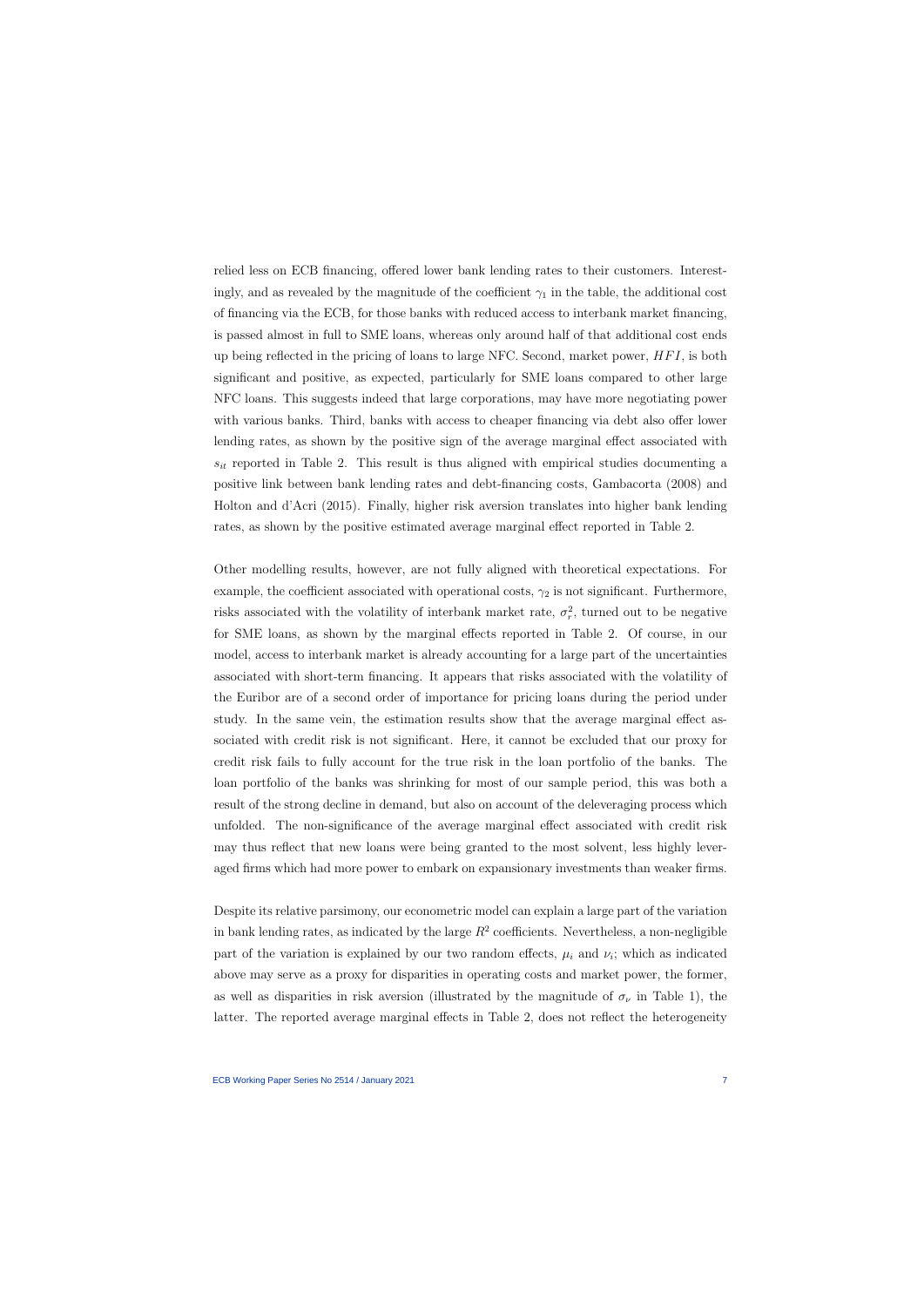of marginal effects across banks.

Equally large heterogeneity in the impact from changes to risk aversion across loan types is revealed by the estimated ranges reported in Figure 1. The reported heterogeneity of the marginal effect of a change in risk aversion also illustrates the disparity of risk exposures across banks. Figure 1 reveals that loans are responsive to changes in risk aversion. This figure equally shows that for loans to large NFCs, at the time when risk exposures were high during the period from early 2010 to mid 2012, the marginal effect of an increase in risk aversion was also at its highest.

## 4 Conclusions

We have presented a novel econometric approach to gauge the impact of bank risk aversion in bank loan pricing. Our method is illustrated with a brief study on bank loan pricing in the euro area from October 2008 to October 2014 during the Global Financial Crisis when most banks had difficulties refinancing their short-term liabilities, and the ECB intervened with policies that led to an environment of ample central bank liquidity provision. Our results show that a large degree of heterogeneity across bank lending rates is not exclusively justified by simple disparities in heterogeneity in risk exposures to both credit and financing risks. The heterogeneity in bank lending rates is also a reflection of the non-negligible disparities in banks' risk aversion.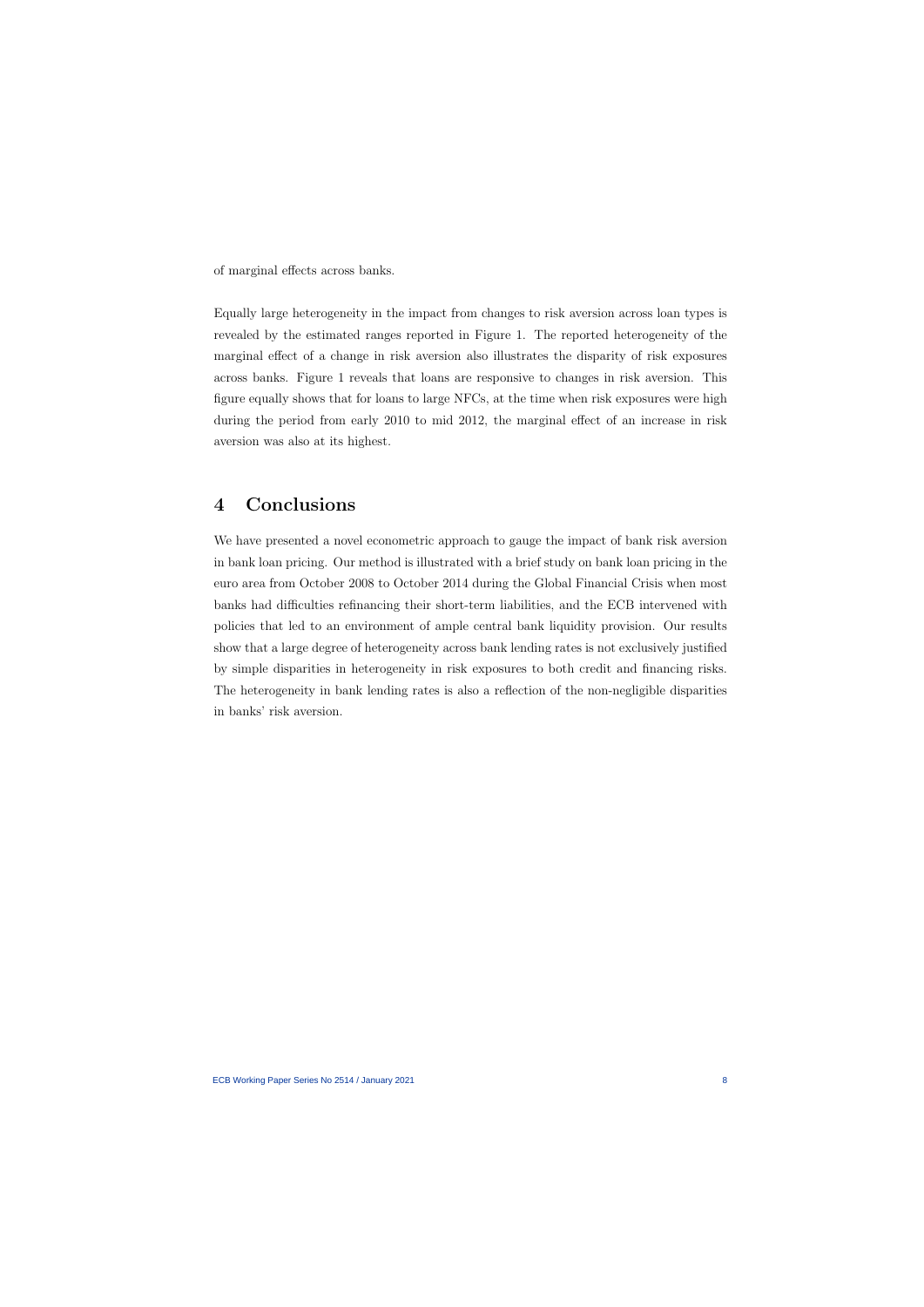## References

- Altunbas, Y., S. Manganelli and D. Marques-Ibanez (2017): "Realized Bank Risk during the Great Recession," Journal of Financial Intermediation, 32, pp. 29–44.
- Angbazo, L. (1997): "Comercial bank net interest margins, default risk, interest-rate risk and off-balance sheet banking," Journal of Banking and Finance, 21, pp. 55–87.
- Camba-Mendez, G., A. Durre and F. P. Mongelli (2016): "Bank interest rate setting in the euro area during the Great Recession," ECB Working Paper Series, No 1965, September 2016.
- GAMBACORTA, L. (2008): "How do banks set interest rates?" European Economic Review, 52, pp. 792–819.
- HO, T. AND A. SAUNDERS (1981): "The determinants of bank interest rate margins: Theory and empirical evidence," Journal of Financial and Quantitative Analysis, 16(4), pp. 581– 600.
- HOLTON, S. AND C. R. D'ACRI (2015): "Jagged cliffs and stumbling blocks: interest rate pass-through fragmentation during the euro area crisis," ECB Working Paper, No 1850.
- Koppenhaver, G. D. (1985): "Bank Funding Risks, Risk Aversion, and the Choice of Futures Hedging Instrument," Journal of Finance, 40(1), pp. 241–255.
- Maudos, J. and J. Fernandez de Guevara (2004): "Factors explaining the interest rate margin in the banking sectors of the European Union," Journal of Banking and Finance, 28, pp. 2259–2281.
- Ratti, R. A. (1980): "Bank Attitude toward Risk, Implicit Rates of Interest, and the Behavior of an Index of Risk Aversion for Commercial Banks," Quarterly Journal of Economics, 95(2), pp. 309–331.
- ROBINSON, G. K. (1991): "That BLUP is a good thing: The estimation of random effects," Statistical Science, 6(1), pp. 15–32.
- Santos, J. A. C. (2011): "Bank Corporate Loan Pricing Following the Subprime Crisis," Review of Financial Studies, 24(6), pp. 1916–1943.
- Sealey, C. W. (1980): "Deposit Rate-Setting, Risk Aversion, and the Theory of Depository Financial Intermediaries," Journal of Finance, 35(5), pp. 1139–1154.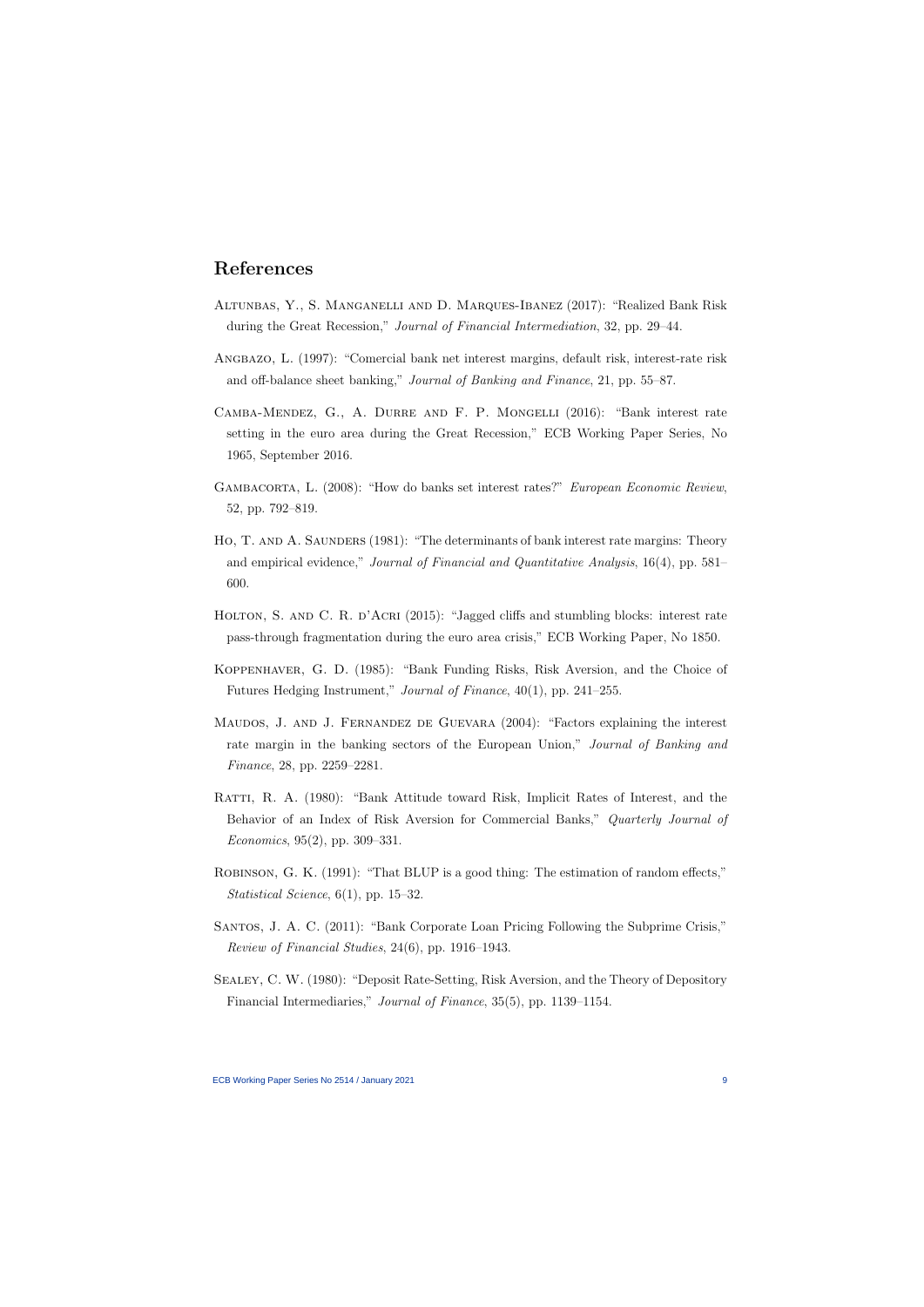|              | $\gamma_0$         | $\gamma_1$         | $\gamma_2$        | $\gamma_3$          |                    | B1                | $\beta_2$          | $\beta_3$         | $\beta_4$           | $\,R^2$ | obs. | $\boldsymbol{N}$ | $\sigma_{\mu}$ | $\sigma_{\nu}$ | $\sigma_{\varepsilon}$ |
|--------------|--------------------|--------------------|-------------------|---------------------|--------------------|-------------------|--------------------|-------------------|---------------------|---------|------|------------------|----------------|----------------|------------------------|
| SME          | $3.35**$<br>(0.22) | $0.67**$<br>(0.11) | 0.02<br>(0.07)    | $1.52**$<br>(0.18)  | $0.93**$<br>(0.34) | $-0.06$<br>(0.06) | $0.30**$<br>(0.09) | 0.38<br>(0.40)    | $-1.16**$<br>(0.30) | 0.64    | 2303 | 41               | 1.08           | 0.72           | 0.93                   |
| large<br>NFC | $3.08**$<br>(0.18) | $0.43**$<br>(0.11) | $-0.09$<br>(0.07) | $0.51***$<br>(0.14) | 0.09<br>(0.11)     | 1.52<br>(1.23)    | 0.31<br>(0.23)     | $-2.73$<br>(2.48) | $-0.55*$<br>(0.31)  | 0.39    | 2369 | 41               | 0.94           | 0.68           | 0.92                   |

Table 1: Bank loan pricing estimation results I: parameter estimates

NOTE: Table 1 shows the estimation results of the regression model in equation (2). Standard deviations of estimated coefficients are reported in between brackets. obs is used to denote available observations, N gives the number of banks in the sample. The reported  $R^2$  is computed using the unbiased estimators for the random effects described in the main text. Significance levels higher than 5% and 10% are denoted with <sup>\*\*</sup> and <sup>\*</sup>, respectively.

Table 2: Bank loan pricing estimation results II: average marginal effects

|               | $\sigma_{r,t}^2$ | $\sigma_{L,ct}^2$ | $s_{it}$ | $\rho_i$ |
|---------------|------------------|-------------------|----------|----------|
| <b>SME</b>    | $-2.03**$        | $-0.02$           | $0.16**$ | $0.72**$ |
|               | (0.51)           | (0.05)            | (0.04)   | (0.22)   |
| large         | 0.06             | 0.04              | 0.01     | 1.85     |
| $_{\rm{NFC}}$ | (0.38)           | (0.17)            | (0.04)   | (1.39)   |

NOTE: Table 2 reports average marginal effects for the estimated regression model in equation (2). Standard deviations of estimated average marginal effects are reported in between brackets. The average marginal effects are computed as  $T^{-1}K^{-1}\sum_{i}\sum_{t}\widehat{ME}_{it}(\cdot)$ , with  $\widehat{ME}_{it}(\cdot)$  defined as follows:

$$
\widehat{ME}_{it} (\sigma_r^2) = \hat{\rho}_i + \hat{\beta}_3 \hat{\rho}_i \sigma_{L,ct}^2 + \hat{\beta}_4 \hat{\rho}_i s_{it}
$$
\n
$$
\widehat{ME}_{it} (\sigma_L^2) = \hat{\beta}_1 \hat{\rho}_i + \hat{\beta}_3 \hat{\rho}_i \sigma_{r,t}^2
$$
\n
$$
\widehat{ME}_{it} (s) = \hat{\beta}_2 \hat{\rho}_i + \hat{\beta}_4 \hat{\rho}_i \sigma_{r,t}^2
$$
\n
$$
\widehat{ME}_{it} (\rho) = \sigma_{r,t}^2 + \hat{\beta}_1 \sigma_{L,ct}^2 + \hat{\beta}_2 s_{it} + \hat{\beta}_3 \sigma_{r,t}^2 \sigma_{L,ct}^2 + \hat{\beta}_4 \sigma_{r,t}^2 s_{it}
$$

The standard errors of these marginal effects are computed by means of Monte Carlo simulations. Significance levels higher than 5% and 10% are denoted with ∗∗ and <sup>∗</sup> , respectively.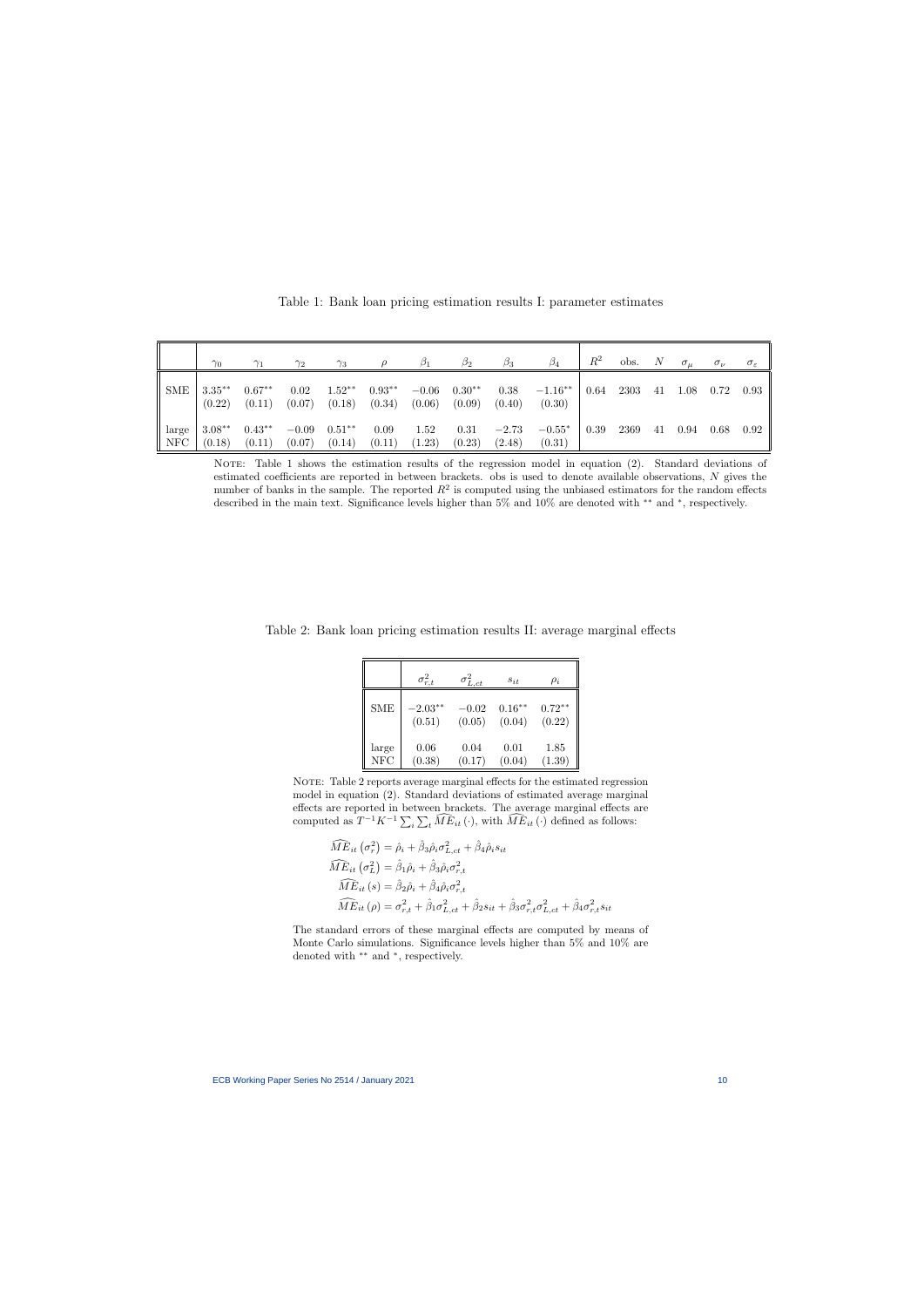

Figure 1: Range of the marginal effect of risk aversion on the bank lending rate

NOTE: The figure shows the range of the simulated medians for each bank i, of the marginal effect  $\widehat{ME}_{it}(\rho)$  at every t. See the notes in Table 2 for details on the computation of  $\widehat{ME}_{it}(\rho)$ .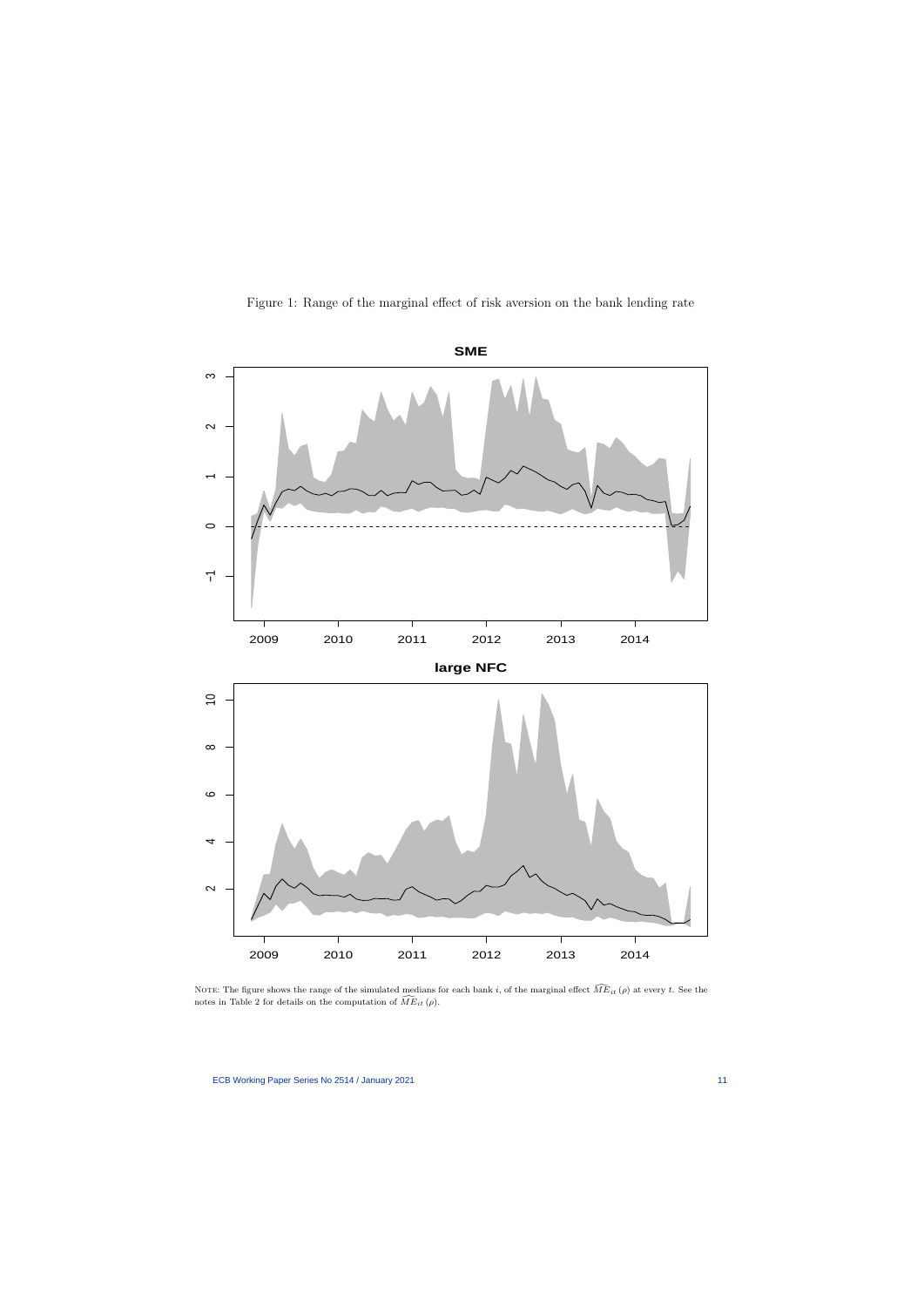## Appendix

## A The bank loan pricing model

The model is a one-period decision model where a representative bank maximizes the expected utility of its wealth. Banks can finance themselves via: the interbank market, the central bank, deposits, and/or debt issuance. Bank's access to interbank market financing is subject to uncertainty. In contrast, all banks have unlimited access to central bank financing because the central bank operates in an environment of extended liquidity. The cost of financing in the interbank market is discounted with respect to the cost of financing via the central bank.

### A.1 Financing costs

The cost of financing via either the central bank or the interbank market is not fully known a priori, and is defined as follows:

$$
r + \delta R_{\delta} + Z_r
$$

where r is the reference short-term rate set by the central bank.  $\delta$  is the discount at which the interbank market rate trades with respect to the central bank short-term rate, and in an environment of extended central bank liquidity will be negative. Banks' access to the interbank market is incorporated into our model by means of  $R_{\delta}$ , which is an independent Bernoulli random variable with probability  $\lambda_{\delta}$ ; this probability is in effect the probability that the bank has access to interbank market financing when it needs to.<sup>6</sup> Finally,  $Z_r$  is a normally distributed random shock with mean zero and variance  $\sigma_r^2$ . The random shock  $Z_r$ reflects the uncertainty concerning the short-term rate set by the central bank. Note that from this perspective, the expected cost of financing from either the interbank market, if the bank happens to have access, or the central bank, is equal to  $r + \delta \lambda_{\delta}$ . Throughout the text we will use the notation  $\bar{\delta} = \delta \lambda_{\delta}$ , to denote the expected interbank market discount. For those banks with zero probability of having access to the interbank market, the expected interbank market discount will of course be zero.

The bank sets the value for the deposit rate,  $r_D$ . The amount of funding that the bank will raise via deposits will depend on this deposit rate. For simplicity, we assume that the bank deposit rate is set with reference to the expected rate of short-term financing. For placing a deposit in the interbank market there are no access restrictions, and thus the expected

<sup>&</sup>lt;sup>6</sup>A Bernoulli random variable takes the value of 1 with a probability  $\lambda$  and a value of zero with a probability  $1 - \lambda$ .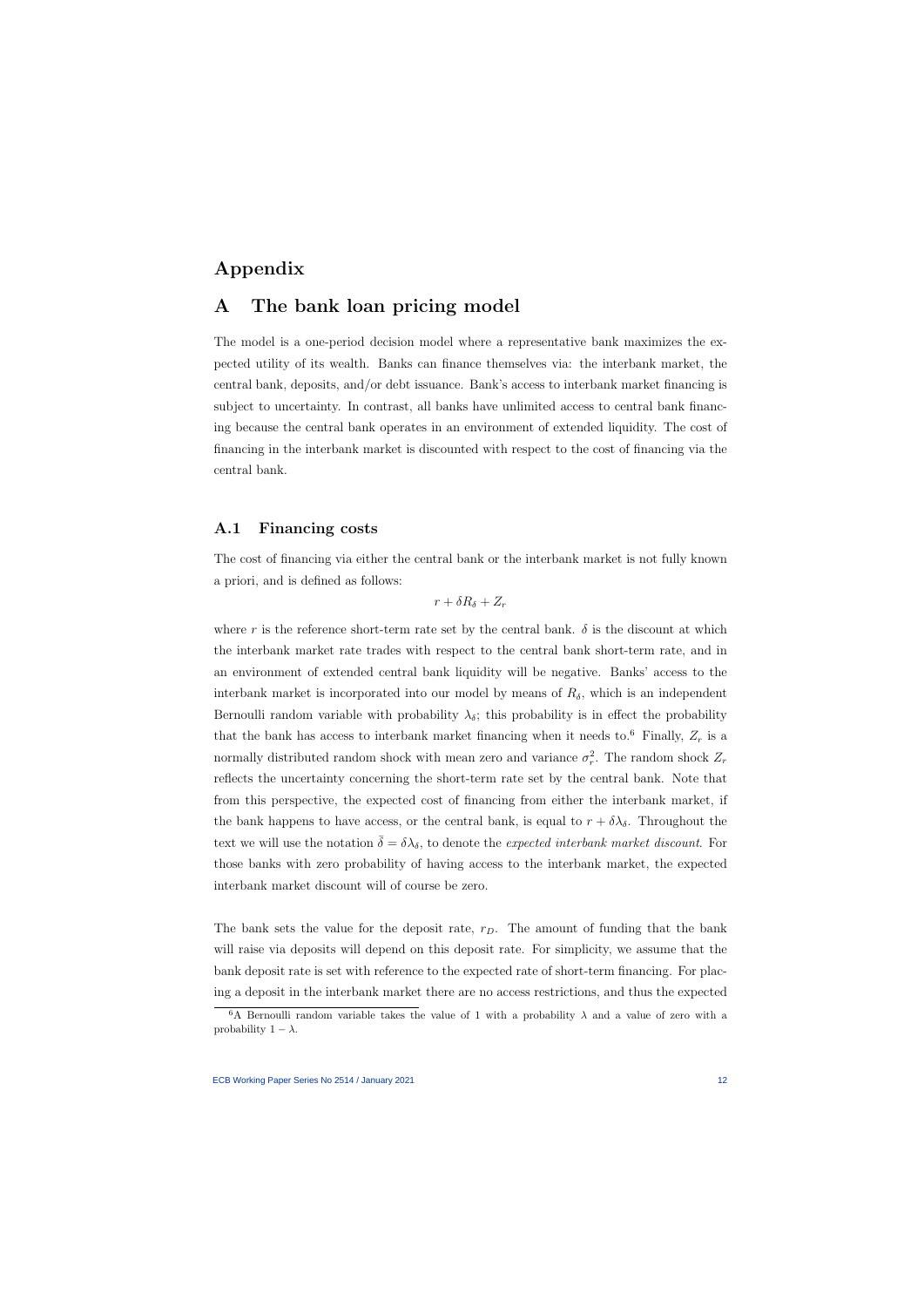return of placing a deposit in the interbank market would be  $r + \delta$ . That is:

$$
r_D = r + \delta + a \tag{A-1}
$$

where a is a margin to be set by the bank.

Financing via debt issuance is the most expensive form of financing; however, the bank can borrow the amount it chooses, which we denote as  $B$ , at a cost rate  $r_B$  which is known a priori. The deposits and lending opportunities may arrive at different periods of time. Were a new loan request to arrive that was not matched by the arrival of new deposits or by funds available in the form of cash raised via debt issuance, then the bank would have to finance the new loan by either borrowing funds in the interbank market or accessing the liquidity lines of the central bank. From this perspective, debt issuance allows the bank to hedge the refinancing risks of having to raise money from the interbank market or the central bank in the future.

#### A.2 Deposit arrivals and demand for loans

It is further assumed that the bank also sets its lending rate with reference to the expected rate of short-term financing, and namely:<sup>7</sup>

$$
r_L = r + \delta\lambda_\delta + b \tag{A-2}
$$

where b is a margin set by the bank. By manipulating the margins  $a$  and  $b$ , banks understand how they can influence the arrival of deposits and the demand for loans, i.e. they hold a certain monopolistic power that they can exploit. This is modelled, for simplicity and as in Ho and Saunders (1981), by assuming that the probability of granting a new loan  $(\lambda_L)$  and the probability of obtaining a new deposit  $(\lambda_D)$  are symmetric and linear functions of the margin applied by the bank, i.e.

$$
\lambda_D = \alpha + \beta a
$$

$$
\lambda_L = \alpha - \beta b
$$

The arrival of a new deposit and the request for a new loan will thus be modelled as two independent Bernoulli random variables  $R_D$  and  $R_L$  with respective probabilities  $\lambda_D$  and  $\lambda_L$ . In line with Ho and Saunders (1981), and without loss of generality, it is assumed that at most one loan and/or deposit may arrive, and that these are of equal size defined as Q.

<sup>&</sup>lt;sup>7</sup>These definitions of  $r_D$  and  $r_L$  could equally be read as a convenient modelling representation for these rates.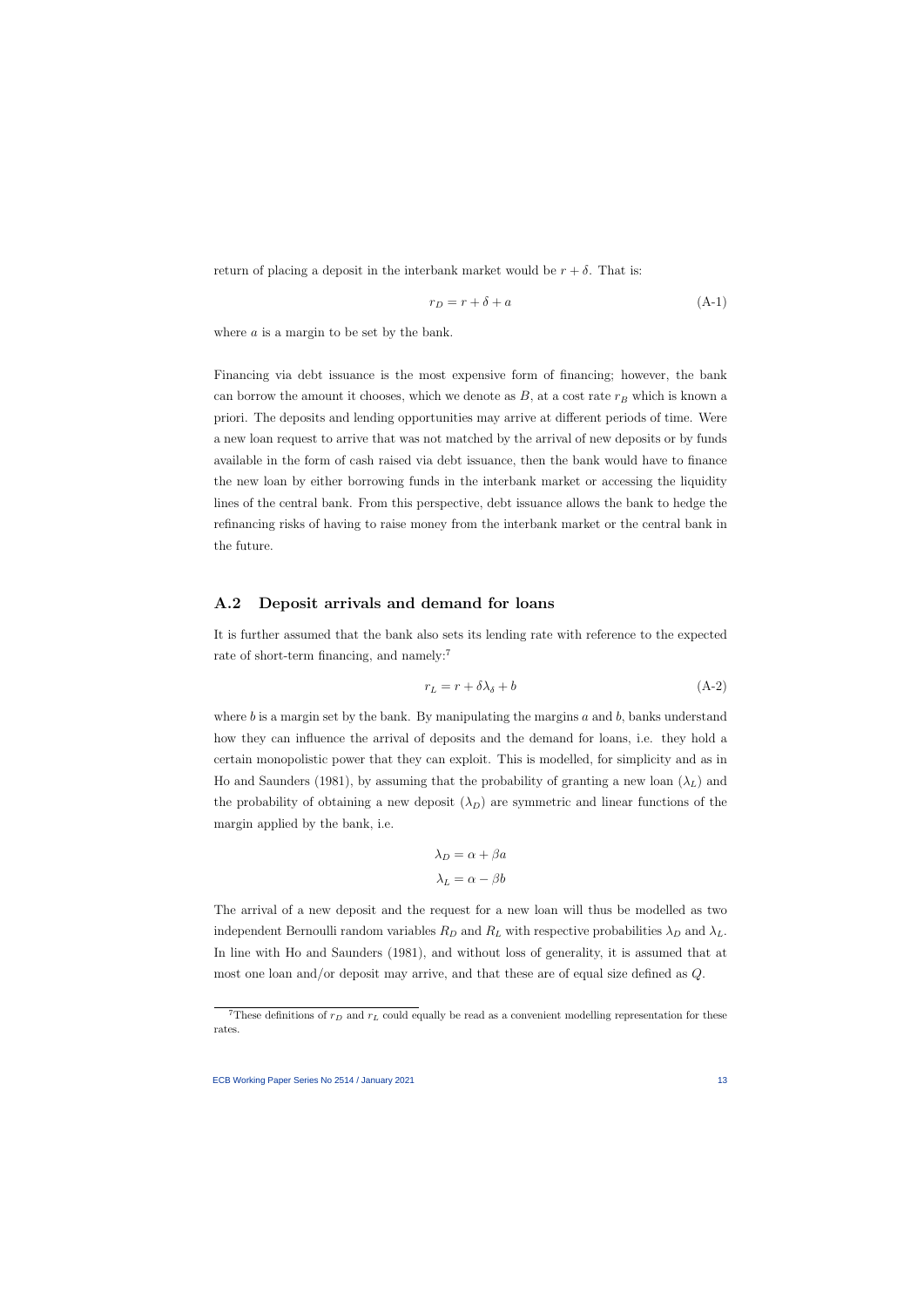#### A.3 Bank's expected utility

At time 0, the wealth of the bank,  $W_0$ , is measured as the value of loan assets, minus deposit liabilities, plus net cash holdings. For simplicity, we assume that the initial wealth of banks is zero,  $W_0 = 0$ . The initial loan and deposit portfolios are also assumed to be zero. The return on the loan granted by the bank is subject to uncertainties, it is assumed that the bank will receive in return from a loan  $(1 + r_L + Z_L)$ , where  $Z_L$  is a normal random shock with mean zero and variance  $\sigma_L^2$ . It is further assumed that the random shocks,  $Z_r$  and  $Z_L$ as well as the random events of the arrival of a new deposit,  $R_D$ , and the request for a new loan,  $R_L$ , are all independent.

The bank needs to make a decision on the margins,  $a$  and  $b$ , and on the amount of borrowing in debt instruments,  $B$ <sup>8</sup>. The increase in wealth is defined as follows:

$$
W - W_0 = \Delta W_B + R_D \Delta W_D + R_L \Delta W_L
$$

where  $\Delta W_B$  is the increase in net wealth not resulting from the arrival of a new deposit or loan,  $\Delta W_D$  is the net increase in wealth resulting from the arrival of a new deposit, and  $\Delta W_L$  is the net increase in wealth resulting from granting a new loan. The evolution of bank's wealth is given by:

$$
\Delta W_B = B(1 + r_B) - B(1 + r + \delta + Z_r)
$$

$$
= B(s - Z_r)
$$

$$
\Delta W_D = -Q(1+r_D) + Q(1+r+\delta + Z_r)
$$

$$
= Q(-a+Z_r)
$$

$$
\Delta W_L = -Q(1+r+\delta R_{\delta} + Z_r) + Q(1+r_L + Z_L)
$$
  
=  $Q(b - \delta(R_{\delta} - \lambda_{\delta}) - Z_r + Z_L)$ 

and where we have used  $s = (r_B - r - \delta)$  to denote the bond yield spread.  $\Delta W_B$  suggests that the amount borrowed in  $B$  could be placed in the interbank market to help servicing part of the interest on the debt in the event of no arrival of a new loan request. In a similar vein, the equation for  $\Delta W_D$  suggests, were a new deposit to arrive, that amount could be placed in the interbank market to pay back part of the cost associated with remunerating the deposit. Finally, and in relation with  $\Delta W_L$ , if a request for a new loan arrives, the financing

<sup>&</sup>lt;sup>8</sup>It is implicitly assumed that loans are expected to be more profitable than investing in either money or the return in debt instruments.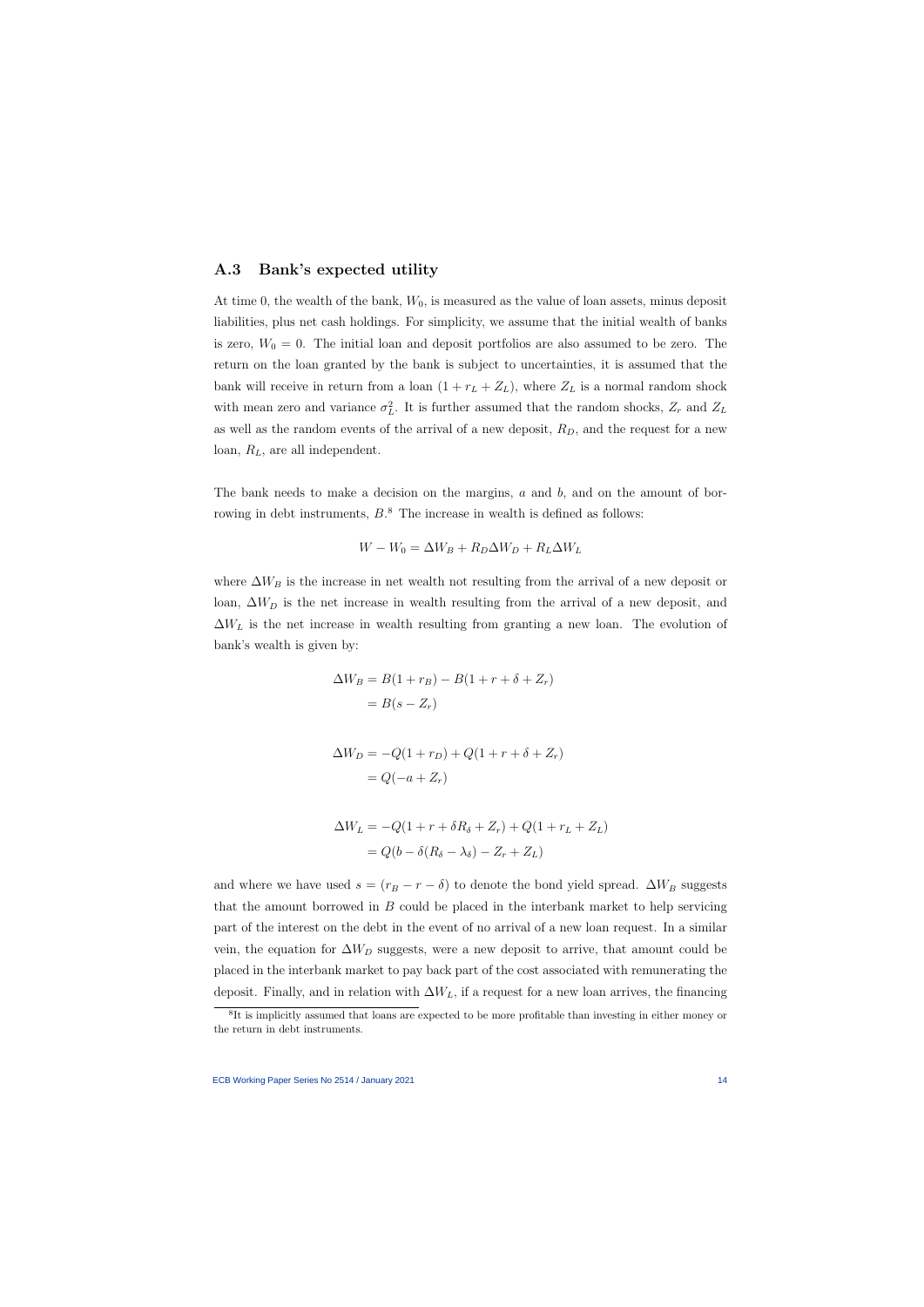could either go via deposits, if any, or borrowed debt, if any. The reminder financing need would need to be financed through either the interbank market or the central bank.

Bank's expected utility function is then approximated using a Taylor expansion around wealth at time 0, namely:

$$
U^{e}(W) = U(W_{0}) + U'(W_{0})E(W - W_{0}) + \frac{1}{2}U''(W_{0})E(W - W_{0})^{2}
$$

The expression for the expected increase in wealth,  $E(W - W_0)$ , can be derived from the independence assumptions on the random shocks and noting that for the Bernoulli random variables  $E(R_D) = \lambda_D$  and  $E(R_D^2) = E(R_D) = \lambda_D$ . Using these results, it follows that:

$$
E(W - W_0) = E[Bs - BZ_r + (-a + Z_r)QR_D + (-Z_r + b + Z_L - \delta (R_{\delta} - \lambda_{\delta}))QR_L]
$$
  
= 
$$
Bs - \lambda_D Qa + \lambda_L Qb
$$

For the derivation of  $E(W - W_0)^2$ , following Ho and Saunders (1981), it is further assumed that the terms involving the square terms of the loan and deposit margins,  $a$  and  $b$ , are negligible and can be safely ignored. We follow this same rationale with the cross product between the loan and deposit margin with the spreads s and  $\delta$ .

$$
E (W - W_0)^2 = E [Bs + Z_r (-B + R_DQ - R_LQ) + Z_LQR_L - R_DQa + R_LQb - (R_\delta - \lambda_\delta)Q\delta]^2
$$
  
\n
$$
\approx E [Z_r (-B + R_DQ - R_LQ)]^2 + E [Z_LQR_L]^2
$$
  
\n
$$
\approx \sigma_r^2 [B^2 + \lambda_D Q^2 + \lambda_L Q^2 + 2BQ (\lambda_L - \lambda_D) - 2Q^2 \lambda_D \lambda_L] + \sigma_L^2 Q^2 \lambda_L
$$
  
\n
$$
\approx \sigma_r^2 [B^2 + \lambda_D Q^2 + \lambda_L Q^2 + 2BQ (\lambda_L - \lambda_D) - 2Q^2 \alpha \beta (a - b)] + \sigma_L^2 Q^2 \lambda_L
$$

#### A.4 The bank lending rate

The objective of the bank is to maximize its expected utility of wealth,  $U^e(W)$ . Tedious but simple algebra gives us the following three first order conditions:

$$
a = -\frac{1}{2}\frac{\alpha}{\beta} - \frac{1}{4}\rho Q(1 - 2\alpha)\sigma_r^2 + \frac{1}{2}\rho B \sigma_r^2
$$
  
\n
$$
b = \frac{1}{2}\frac{\alpha}{\beta} + \frac{1}{4}\rho Q(1 - 2\alpha)\sigma_r^2 + \frac{1}{4}\rho Q \sigma_L^2 + \frac{1}{2}\rho B \sigma_r^2
$$
  
\n
$$
B = \frac{s}{\rho \sigma_r^2} - Q(\lambda_L - \lambda_D)
$$
\n(A-3)

where we have used the definition of the coefficient of relative risk aversion,  $\rho$ , as:

$$
\rho = -\frac{U''(W_0)}{U'(W_0)}
$$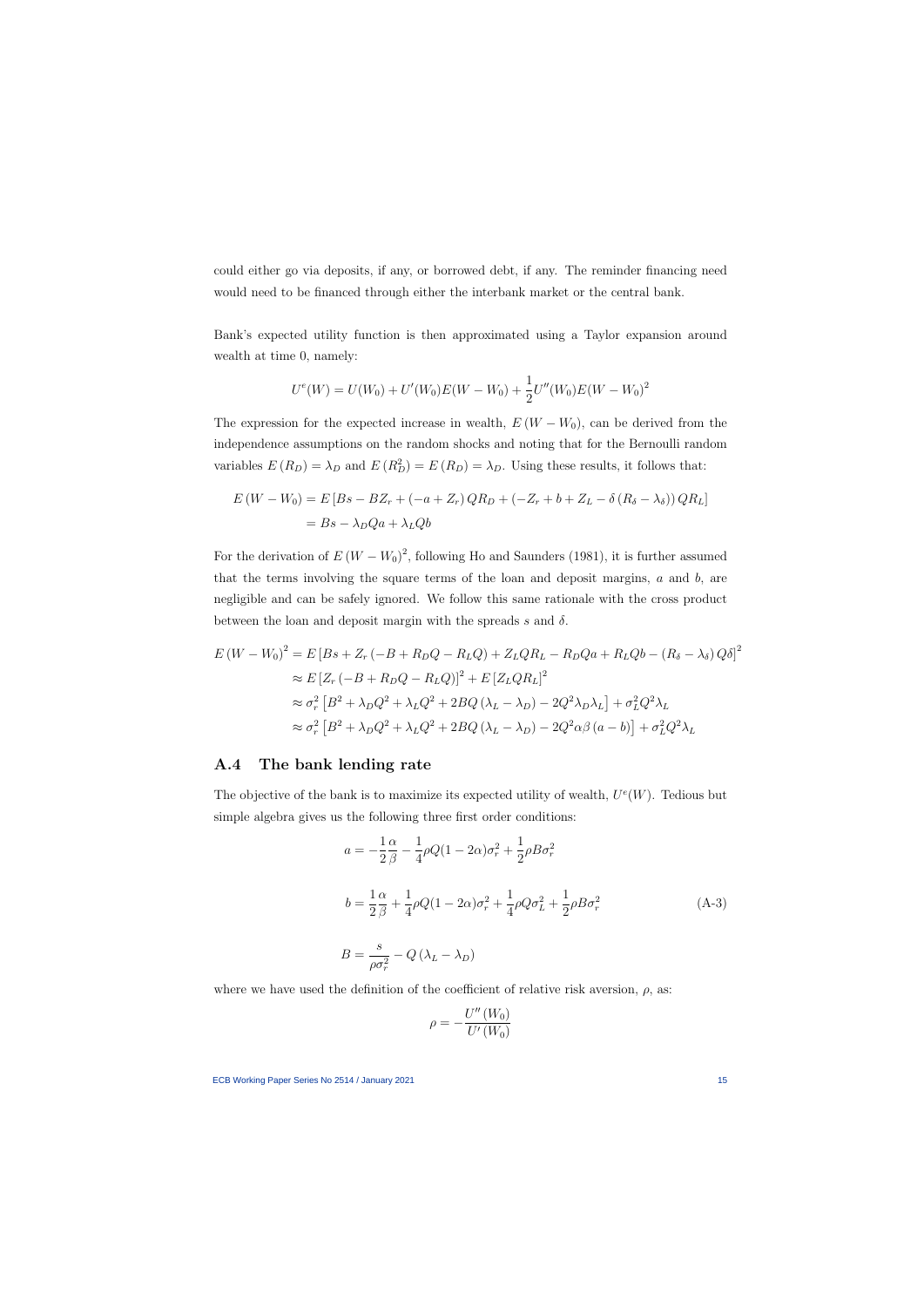In this setting, we once again reach some familiar results. Namely that the spread between the deposit and loan lending rates and the interbank market rate (a and b respectively in the equations above) reflect a certain market power for setting bank rates  $(\alpha/\beta)$ , and compensation for funding risks  $(\sigma_r^2)$  and credit risk  $(\sigma_L^2)$ . The price for such compensation is in turn also related to the risk aversion coefficient  $(\rho)$ . However, the current setting provides some new insights. In particular, the impact of debt issuance on bank rate settings now becomes apparent. If the bank borrows in the form of debt issuance, it will be less inclined to compete for deposits, and should thus offer lower deposit rates  $(\rho B \sigma_r^2)$ . On the lending rate there is also an impact, reflecting the fact that debt offers an insurance against uncertain financing in the interbank market, allowing to lower the spread to be charged when granting loans. Decisions on debt issuance, are dependent on the spread s. Also, the higher the probability of a loan arrival  $(\lambda_L)$  and the lower the probability of a deposit arrival  $(\lambda_D)$ , the more inclined the bank will be to issue debt.

The first order conditions can be solved for a and b. It follows from the first two of the first order conditions in (A-3) that:

$$
a + b = \frac{1}{4}\rho Q \sigma_L^2 + \rho Q \sigma_r^2 B \tag{A-4}
$$

Furthermore, the third first order condition in (A-3) can equally be written as:

$$
B = \frac{s}{\rho \sigma_r^2} + \beta Q \left( b + a \right)
$$

Using  $(A-4)$  into the equation for B, and solving for B, results into:

$$
B = \frac{1}{1 - \rho \beta Q \sigma_r^2} \left[ \frac{s}{\rho \sigma_r^2} + \frac{1}{4} \rho \beta Q^2 \sigma_L^2 \right]
$$

Finally, using this solution for  $B$  into the second of the first order conditions in  $(A-3)$ , and then after solving for b would give us:

$$
b = \frac{1}{2}\frac{\alpha}{\beta} + \frac{1}{4}\rho Q(1 - 2\alpha)\sigma_r^2 + \frac{1}{4}\rho Q \sigma_L^2 + \frac{1}{1 - \rho\beta Q \sigma_r^2} \left[ \frac{s}{2} + \frac{1}{8}\rho^2 \beta Q^2 \sigma_L^2 \sigma_r^2 \right]
$$

Placing this solution for b into equation  $(A-2)$ , provides us with the bank lending rate:

$$
r_L = r + \delta\lambda_\delta + \frac{1}{2}\frac{\alpha}{\beta} + \frac{1}{4}\tilde{\rho}(1 - 2\alpha)\sigma_r^2 + \frac{1}{4}\tilde{\rho}\sigma_L^2 + \frac{1}{1 - \beta\tilde{\rho}\sigma_r^2} \left[\frac{s}{2} + \frac{1}{8}\beta\tilde{\rho}^2\sigma_L^2\sigma_r^2\right]
$$
(A-5)

where we use  $\tilde{\rho} = \rho Q$ .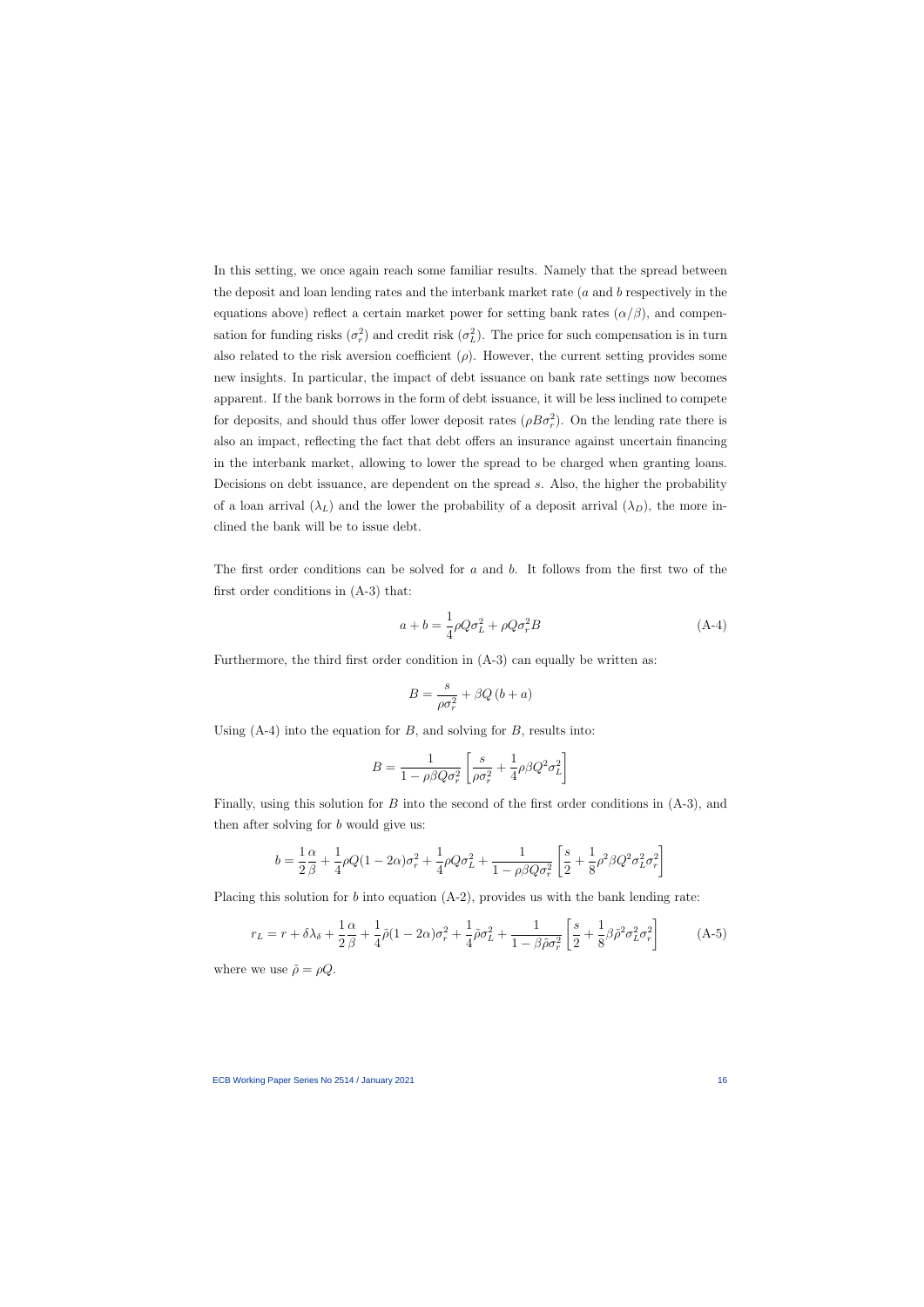## B The data

Our database contains monthly data for a sample of large euro area banks selected from across eleven euro area countries: Austria, Belgium, Germany, Spain, Finland, France, Greece, Ireland, Italy, the Netherlands, and Portugal. We focus our analyses on the sample period October-2008 to October 2014. This sample period is representative of the environment characterised by fragmented markets and extended liquidity provision by the ECB. In what follows, we adopt the convention of using the subindex  $t$  to denote time,  $i$  to denote banks, and c to denote countries.

Bank lending rates  $(r_{L,it})$ . We study bank loan pricing for loans to non-financial corporations. We take these data from the 'Individual MFI Interest Rate Statistics' (IMIR) collected by the ECB that is not released to the public. We further distinguish between two different lending rates charged for loans to non-financial corporations. In particular, the ECB's IMIR Statistics distinguish between lending rates charged to non-financial corporations for small loans, granted for amounts smaller than one million euro, and large loans, of amounts larger than one million euro. We assume that the former is most representative for the type of loans granted to small and medium sized enterprises (SME), while the latter is more representative of loans granted to large corporation (large NFC). Bank lending rates relate to rates charged for the 'new' loans granted on a given month.

**Short-term rate set by the central bank**  $(r_t)$ . This is the interest rate of the main refinancing operations of the ECB.

Expected interbank market discount  $(\bar{\delta}_{it} = \delta_t \lambda_{\delta, it})$ . To compute this discount rate we proceed as follows. First,  $\delta_t$  is the difference between the EONIA rate and the rate of the ECB main refinancing operations. Second, the probability of having access to interbank markets,  $\lambda_{\delta, it}$  is computed using ECB internal data. In particular, for every bank in our sample, we check how often in the previous six months, the bank was reliant on ECB financing. To compute the probability of having access to interbank markets we take the difference between 1 and the ratio between the number of months in which the bank was making use of ECB financing and six. For the early period of the sample, the type of ECB financing available to banks were loans with a maturity of at most 6 months. After June 2009 and December 2011, ECB financing for one and three-year horizons also were made available to banks. It may be argued that the role of this type of long-term financing does not exclusively cover short-term liquidity shocks in the spirit of our model, but also may serve other balance sheet purposes, such as countering fragmentation and securing bank access to sufficient funding.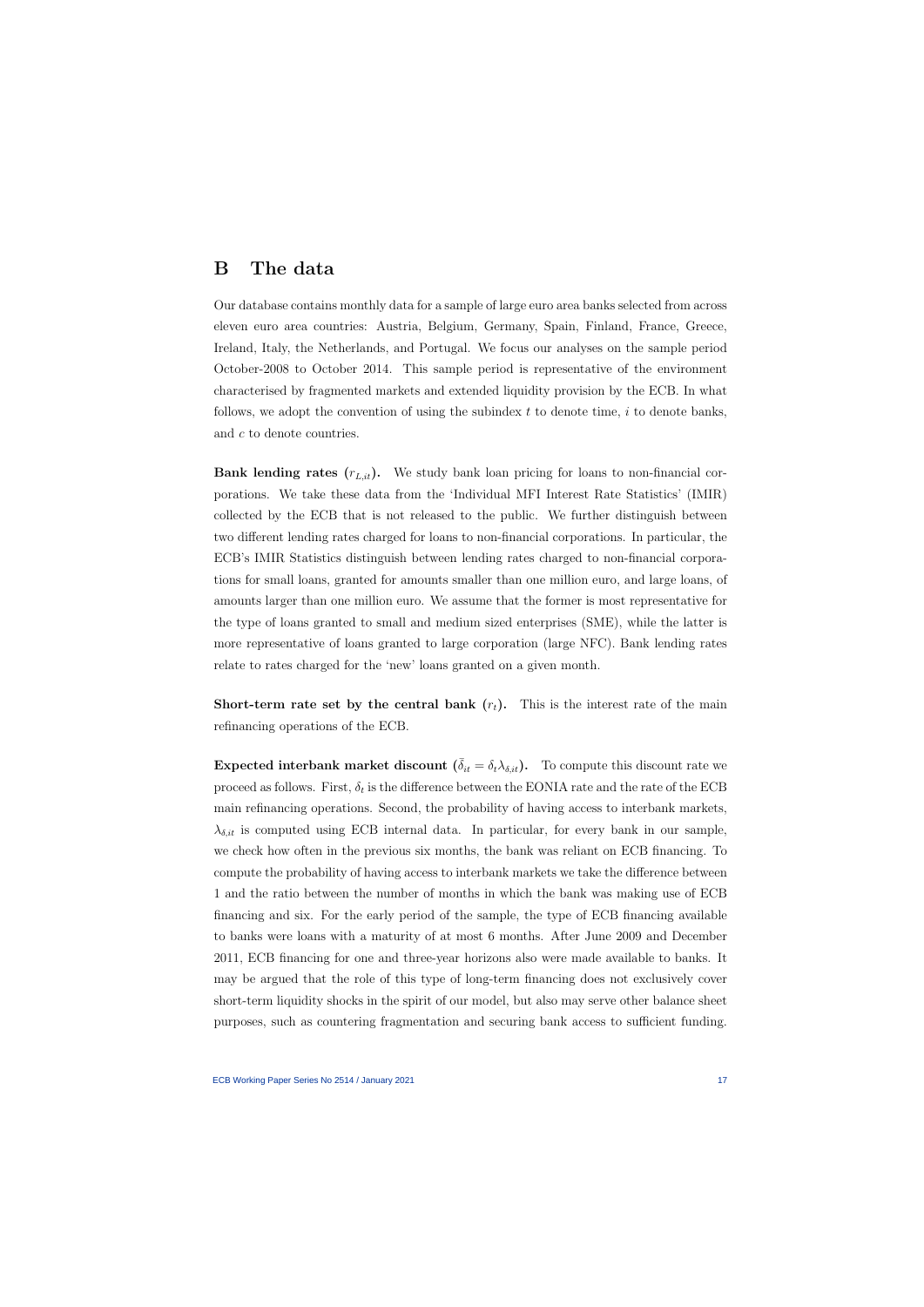However, we have chosen to include this type of ECB financing in our computation, as this long term financing equally alleviated short-term liquidity pressures.

**Operational Costs,**  $C_{it}$ . This is measured as the ratio of non-interest rate expenditures over total assets, and we collect these data from Bankscope.

**Market Power,**  $HFI_{ct}$ . Here we employ the Herfindahl indexes for the banking sector of the country of domicile of the bank. We divide the data by the mean to scale the data, and we also center the series at zero for easing the interpretation of the estimated coefficients. In particular, we use the indexes published as part of the monetary and financial statistics of the ECB. These  $HFI$  indexes are obtained by summing the squares of the market shares of all the credit institutions in the banking sector of a given country.

Funding risks in interbank markets,  $(\sigma_{r,t}^2)$ . This is measured by the implied volatility of the three-month Euribor options with a time to maturity of three months. The source for these data is Bloomberg.

**Credit risk on bank loans**  $(\sigma_{L,ct}^2)$ . We use the expected default frequency of non-financial corporations in a given country, to measure the exposure of a resident bank to the risk of default on loans in its balance sheet. These series are taken from Moody's KFW. It would have been preferable to include bank-specific credit risk indicators, however, these data are not available to us.

**Corporate bond yield spread**  $(s_{it})$ . For the computation of banks' bond yields (and compute the spreads) we proceed as follows. First, we identify from Dealogic the ISIN codes of high yield or investment grade senior bonds of series with face value larger than 100 million. This is in order to guarantee a certain liquidity and thus availability of frequent Bloomberg quotes. Quotes for those ISIN codes are then retrieved from Bloomberg. Furthermore, in order to capture the cost of debt financing at the five-year maturity, we choose from the available ISIN quotes for a bank, the one closest to the five year maturity. We then compute the spread between that quoted yield, and the Euribor swap rate of similar maturity. The corporate bond yield is then computed as the sum of that spread (between the Bloomberg quote and the Euribor swap rate of corresponding maturity) and the five-year Euribor swap rate. Finally, the corporate bond yield spread is the difference between the corporate bond yield and the EONIA rate.